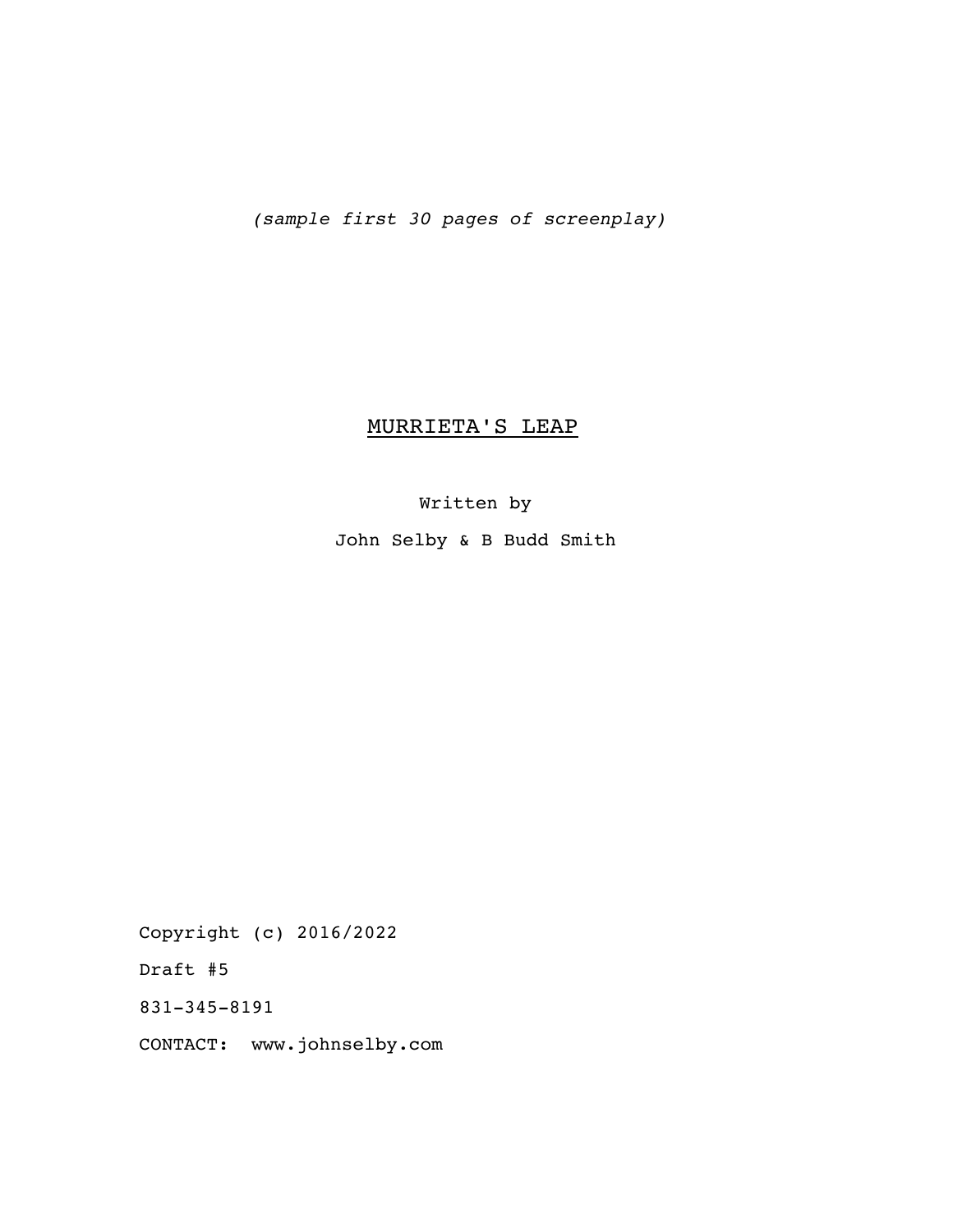## EXT. CALIFORNIA WILDERNESS, 1852 - DAY

In a pristine oak forest and beautiful springtime meadow, a solitary DEER is grazing in deep grass. Suddenly the deer raises its head, on the alert -

Off in the woods there is slight movement. An old CHUMASH INDIAN is poised with bow taut, ready to release his arrow at the deer.

The NOISE of pounding horse hooves, rattling harnesses and men shouting jolts the silence. The deer bolts for cover. The Indian turns his arrow toward the intruding sounds.

# EXT. NEARBY DIRT ROAD [CONTINUOUS]

Down by the ocean beach, a fast-moving over-loaded WAGON with four horses and a DRIVER comes rolling into view, followed by four US SOLDIERS on their Cavalry horses.

They pass near the old Indian without noticing him.

# EXT. ROUGH-HEWN INN - DAY

The wagon and mounted guards halt in front of a stop-over building with a corral holding fresh horses.

A young woman named JUANITA (good-looking, long dark hair, maybe with some Indian blood) greets the driver. Everyone except a Cavalry guard goes into the inn.

INT. INN [CONTINUOUS]

As the driver and soldiers enter the room, six HIGHWAYMEN leap out with pistols. One of them, JUAQUIN MURRIETA (tall, gaunt, worthy of respect, Spanish/Chumash heritage) gives orders:

# MURRIETA Arriba los manos!

He stops one of his men from roughing up the driver.

#### DRIVER

(to Murrieta) Hey, you're a dead man, doing this. We've got cavalry all over here. California's American territory now.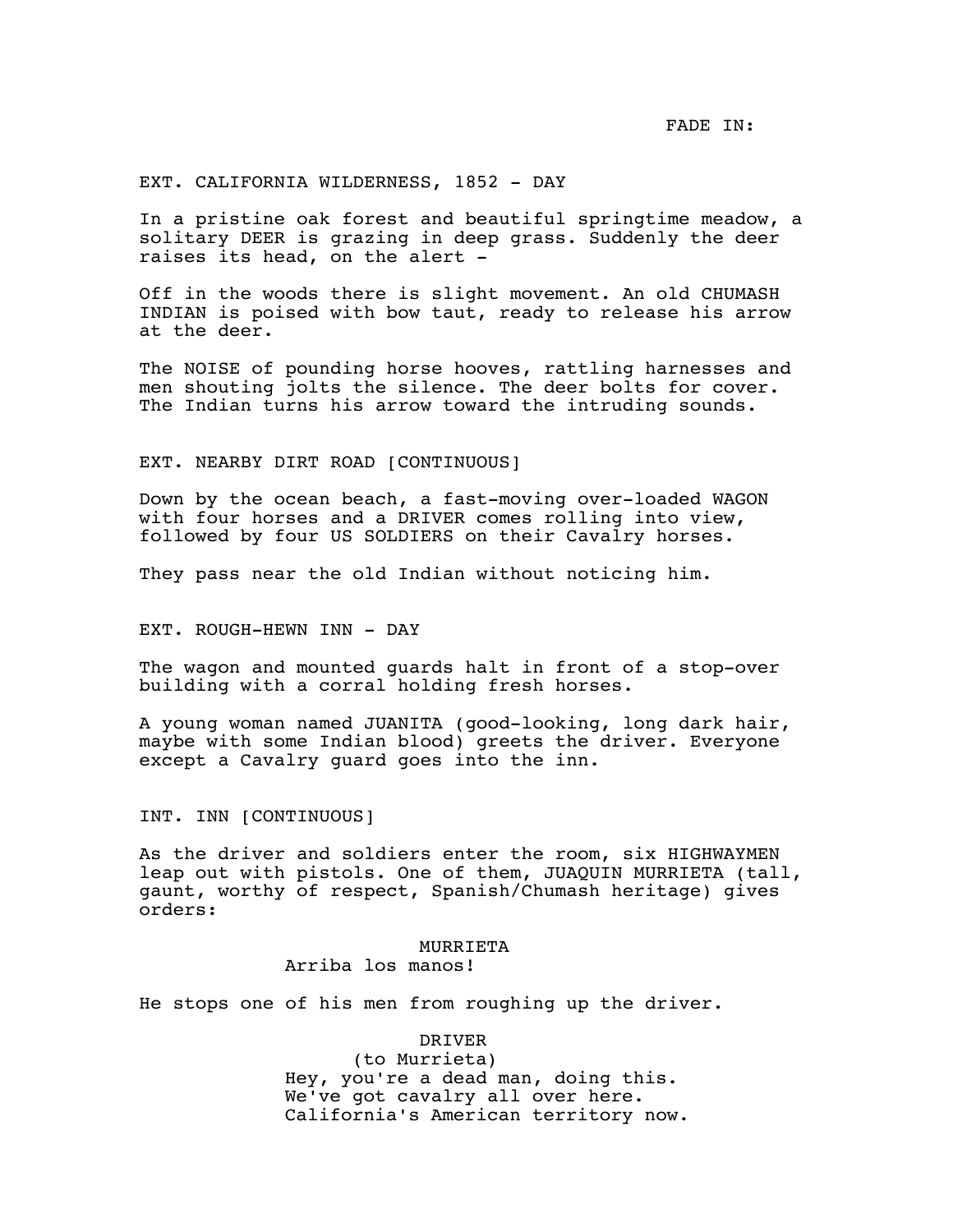MURRIETA (calm, bitter) Not for me.

DRIVER (demanding) Who are you, don't I know you?

Murrieta smiles.

MURRIETA My name is Juaquin, Juaquin Murrieta.

The Driver reacts.

DRIVER

Bull - they got that renegade's head in a jar up in Sacramento, everybody knows that.

MURRIETA So what you think I am, a ghost?

The driver takes a folded WANTED poster out of his pocket and looks at it - no question, the man in front of him is the same. The driver tenses - afraid.

DRIVER

Hey - but you're dead.

Murrieta reaches out, pushes the man's face half-playfully, but with an edge of anger.

MURRIETA

That's where you're wrong, amigo.

Someone SHOUTS outside. Murrieta and two of his men go running out.

EXT. COACH STOP [CONTINUOUS]

One of Murrieta's men is busy filling several saddle bags with GOLD COINS from the coach strongbox.

In the distance up the coast, about 20 US CAVALRYMEN can be seen running their horses toward the coach stop.

Murrieta sees them - jumps on his horse, gives a curt impatient order. His men forget the rest of the gold, run to get on their horses.

Juanita comes running outside.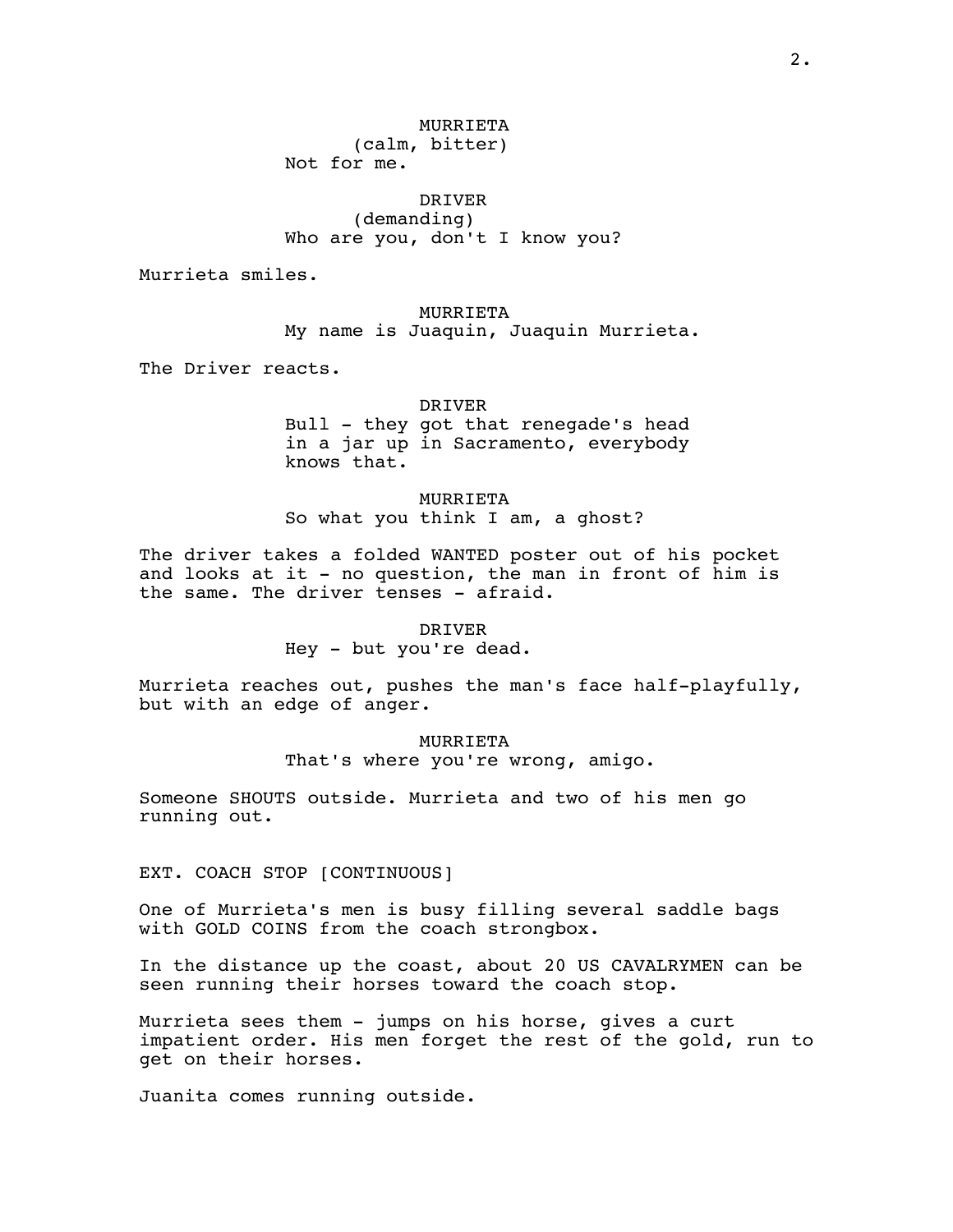# MURRIETA Juanita, quick - jump on.

She jumps up behind him on his horse. He sees a small chest on the wagon and reaches to grab it.

> MURRIETA (cont'd) (to Juanita) Can you hold onto this and me at the same time?

# JUANITA

Si pues!

They take off on a run into the oak forest.

EXT. OAK FOREST - DAY

As Murrieta and his gang ride fast through the woods, they come upon the old Indian standing quietly by the trail.

Murrieta pulls his horse to a stop - and says something to the Indian in Chumash. Juanita hands the Indian the small heavy chest. Then they ride on.

EXT. A BEAUTIFUL LITTLE VALLEY - DAY

Murrieta and his small gang come riding fast past a stream, and up to a primitive rancho. The old adobe HACIENDA sits near a giant distinctive OAK TREE.

A part Spanish/part Indian RANCHER comes out of the house, followed by his wife and young child. Murrieta says something in Spanish to him, and hands him some gold coins then gallops up the canyon behind the rancho, with Juanita still riding behind him on the horse.

DISSOLVE TO:

EXT. SAME RANCH - DAY

A short time later, the Cavalrymen come riding fast up to the hacienda. They fire a shot and the rancher comes out from the house.

> CAVALRY LEADER Where'd they go?

RANCHER (shrugs his shoulders) Lastima - no puedo hablar Ingle.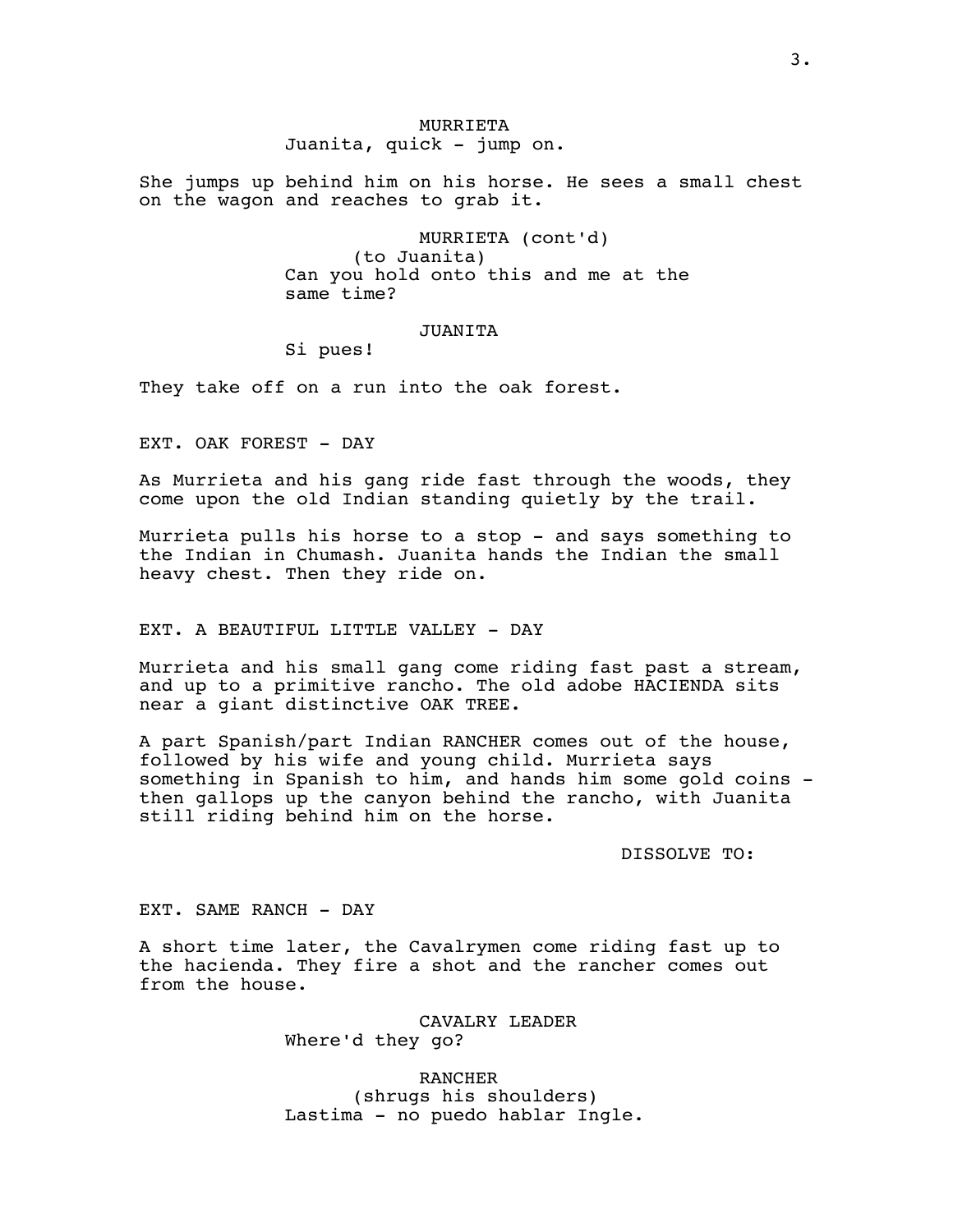A translator speaks up in Spanish, and the rancher shrugs his shoulders again, points in the wrong direction.

The scout is pointing in the right direction. The cavalry leader makes a face - raises his gun and waves at the house and barns.

> CAVALRY LEADER (to his men) Arrest him - and torch the place.

Most of the cavalrymen take off on a run after the outlaws. Four stay behind to destroy the rancho.

DISSOLVE TO:

EXT. UP THE CANYON - DAY

Murrieta, Juanita and his men go splashing through a stream. One man knows the territory and leads them through a tricky opening in the rocks.

Down in the distance below, the Cavalrymen are seen running their horses uphill.

As Murrieta's gang ride off into the wilderness up the stream, the IMAGE FREEZES ... into an illustration in a history book.

INT. OJAI HIGH SCHOOL, CLASSROOM - PRESENT MOMENT

The book closes - the title is "The Life and Legend of Juaquin Murrieta".

Teenagers hurry out of class - all except a country-looking teenager, BENNY SCOPE (16, handsome, intelligent, rugged). He remains sitting, staring at the cover of the book he just closed.

A solitary graceful girl, LUCY (16) stands in the doorway, pretending to be searching for something in her purse, but furtively glancing at Benny.

He looks vaguely around the room, lost in inner thoughts and fails to even register Lucy's presence.

Struck by his unseeing stare, Lucy walks quickly away. Benny again looks dreamily at his history book.

DISSOLVE TO: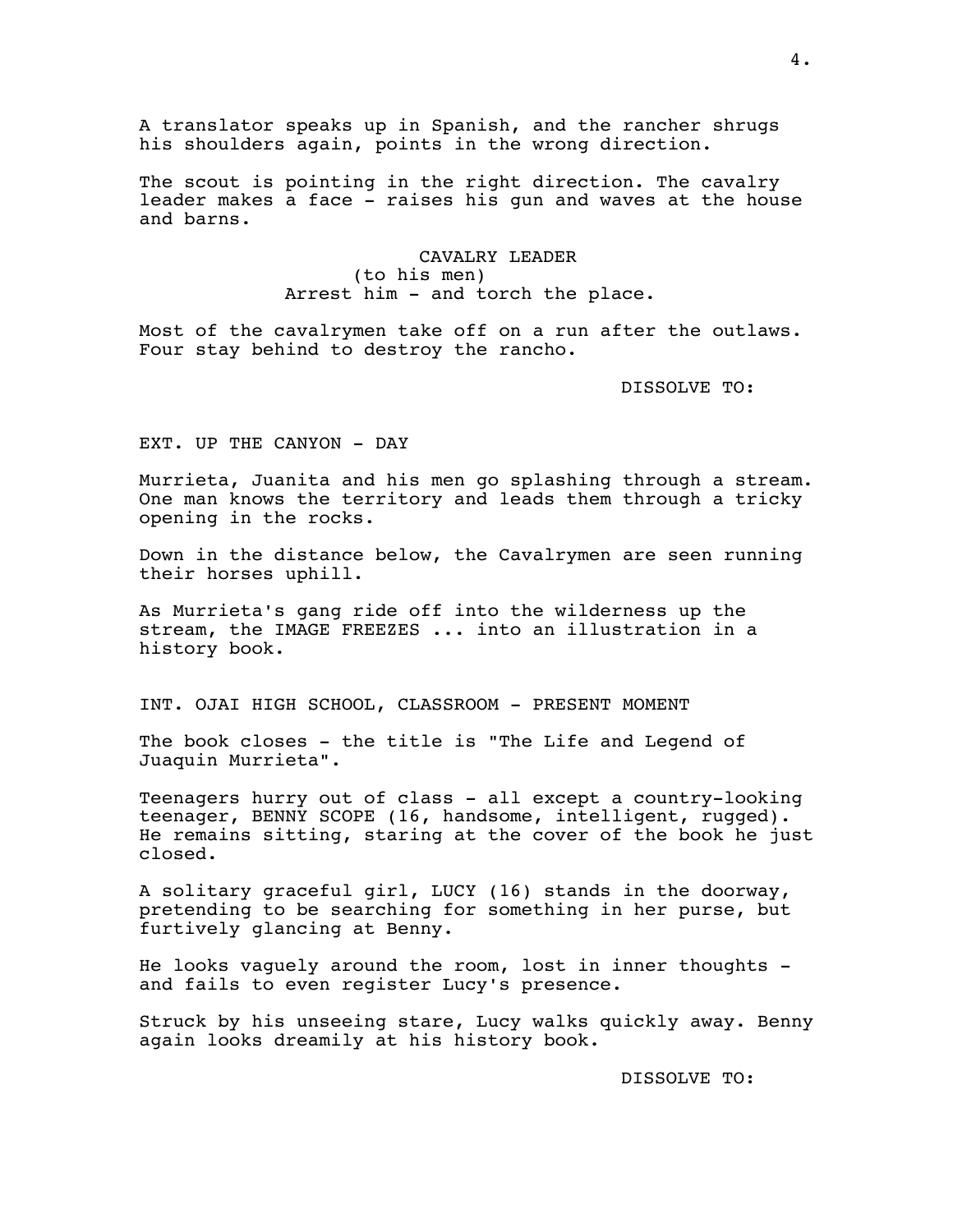# EXT. SANTA BARBARA BANK - DAY

Outside a snazzy downtown bank, tourists in bright casual clothes are everywhere, talking and gawking.

A lone man in his thirties, JACKO MURRIETA (played by the same man who played Juaquin Murrieta in earlier scenes but with different posture and expression) comes walking through the tourist crowd, a day pack on his back.

Jacko pauses outside the bank, desperation mixed with fear dominating his expression. He remembers something -

BEGIN FLASHBACK

In a hospital a few days earlier, a sick middle-aged Latino woman, AUGUSTA MURRIETA, is sitting in a wheelchair. Her son Jacko is standing alongside her, looking hopeless.

A young woman, Jacko's cousin CHRISTINA, is with them. Jacko looks to Christina - and their eyes lock on each other.

> CHRISTINA (quietly to Jacko) We must do it.

Jacko just nods.

END FLASHBACK

Pushed by the memory, looking determined and tough now, Jacko pulls a stocking mask over his head, takes out a pistol - and enters the bank.

EXT. OJAI HIGH SCHOOL - DAY

Same time, outside the Spanish-arch entrance of the Ojai school, loud laughing STUDENTS come bursting from the building. The school gardens are in full Springtime blossom.

A dozen students are hanging out near the parking lot, chatting, goofing around. The mood is laid-back, youthfully jubilant. A girl spreads her arms wide in Christ-imitation some kids laugh, some scowl at her irreverence.

Benny comes walking by - he looks friendly, well-liked, bright-eyed but somehow distant from the teen scene.

As he heads for the parking lot, Lucy comes and walks along with him toward his old pickup. With a subtle sexy flair, she risks embarrassment to speak.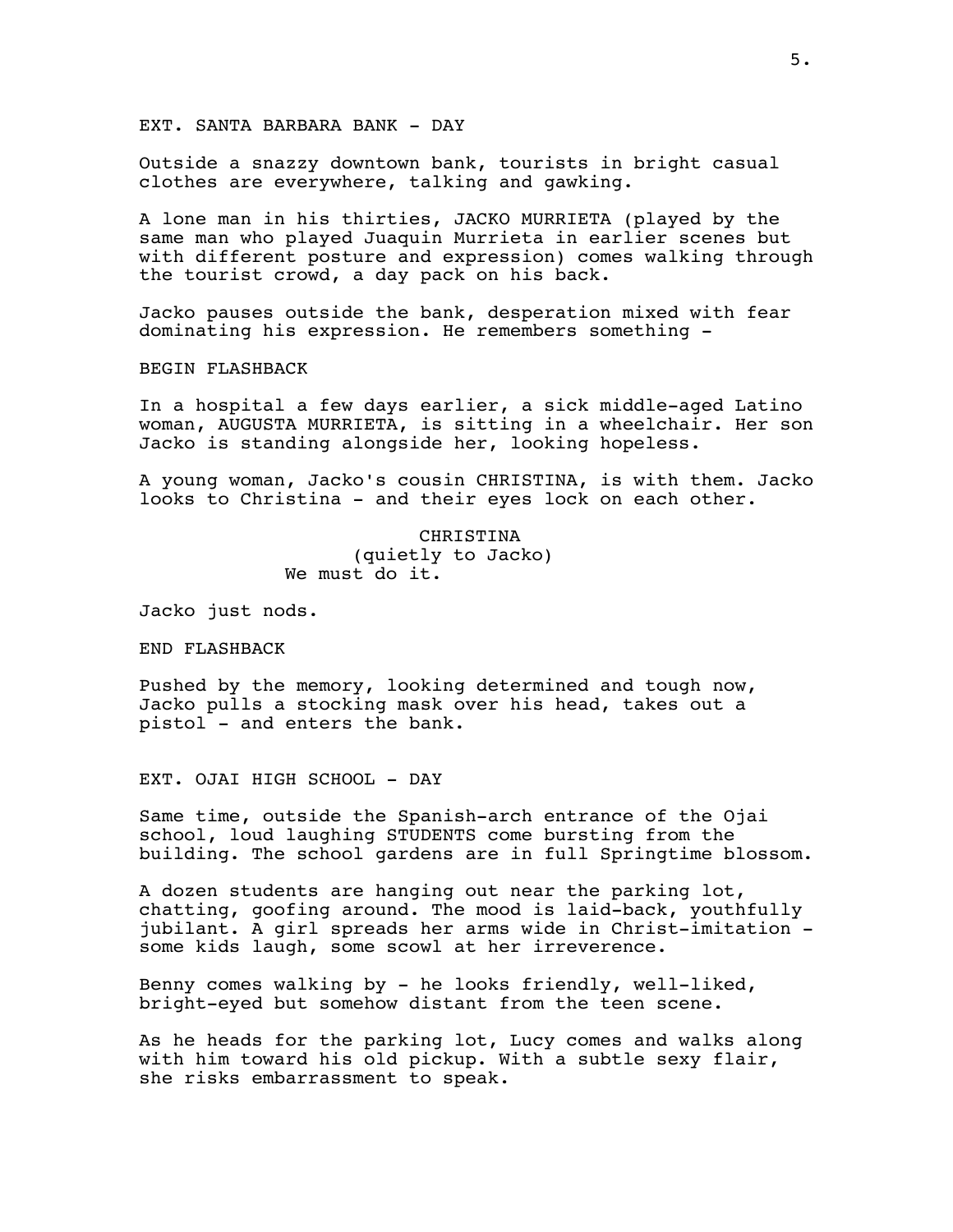LUCY Uhm - hi Benny.

BENNY (equally shy) Lucy, what's up?

INT. BANK - DAY [CONTINUOUS]

As V.O. from the previous scene continues, we SEE Jacko hesitate inside the door of the bank. Then he musters his nerve, walks toward the customers standing in line -

> LUCY (V.O.) So your dad has you doing ranch-work all vacation like usual?

BENNY (V.O.) Not this Easter - it's all mine.

In the bank, customers turn - gape at the masked robber.

Jacko looks at one of the tellers and locks eyes with her it's his cousin Christina.

Just then a customer makes a move to escape the situation. Jacko lunges impulsively at the man, hits him with the pistol. Christina reacts to his violent flair with a gasp.

EXT. HIGH SCHOOL PARKING LOT [CONTINUOUS]

Benny and Lucy continue their shy-romance conversation.

LUCY Well maybe we could go someplace this week, do something, you know.

BENNY Good idea but I'll be gone.

LUCY Gone - where to?

Benny's eyes light up. He looks into the far distance where the Topa Topa wilderness area looms high above the valley.

> BENNY Heading way up there - hunting.

LUCY Hunting what?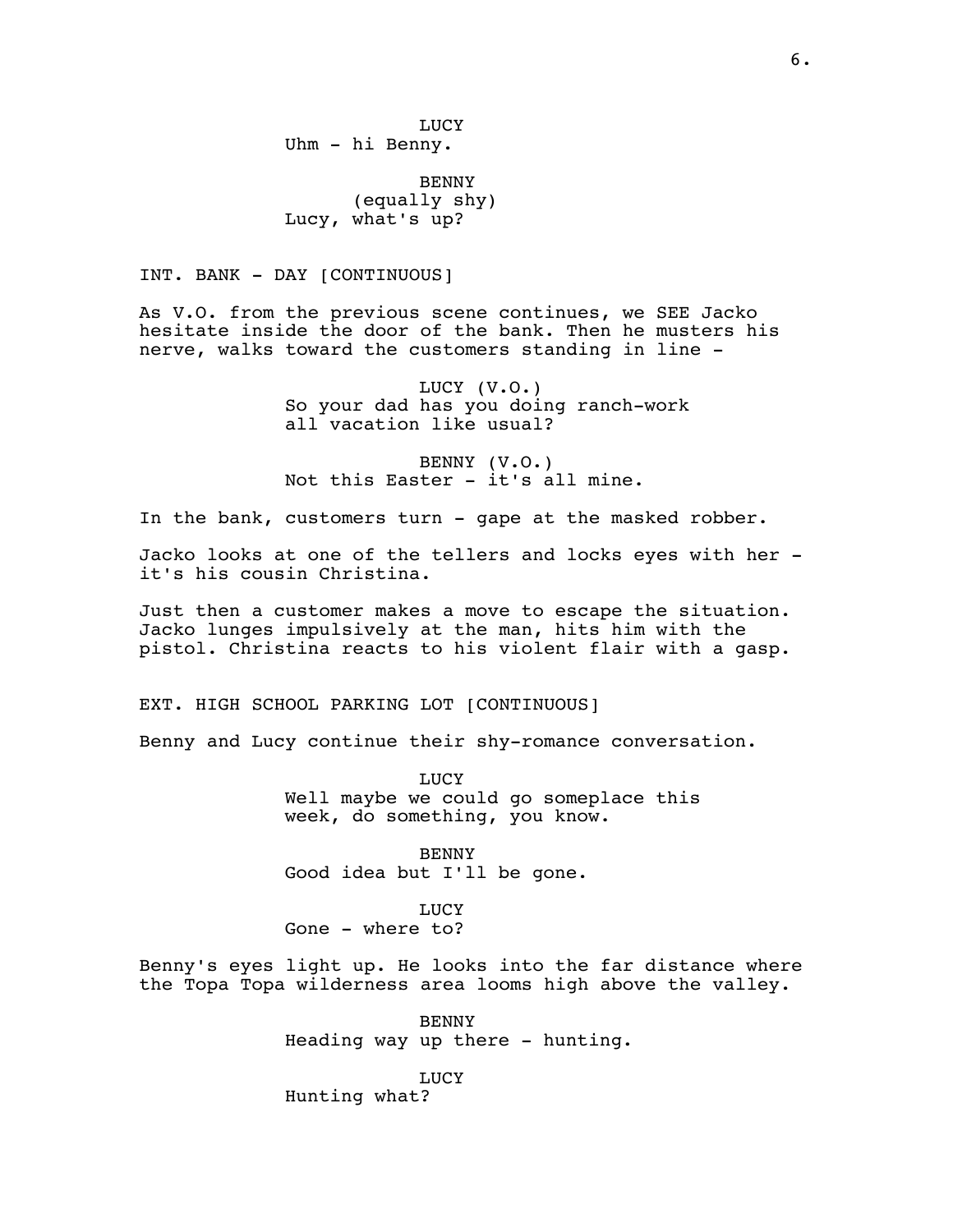Standing quietly beside Benny's pickup is the old Indian, watching Benny talking to Lucy. People walk by the Indian but no one sees him at all.

Benny pauses at the pickup.

BENNY (V.O.) Oh - hunting a buck maybe. And just finally see what's up there, way behind the ranch.

LUCY Just you and your dad going up?

BENNY Uhm, nope - I'm going solo.

A FRIEND of Benny's who's been listening in on the conversation pipes up, half-joking, half-chiding -

> FRIEND Benny's going to prove to his dad he's a genuine Indian, bag him a deer like a real Chumash with the native bow and arrow.

LUCY So - what's wrong with a gun?

INT. BANK - DAY

As V.O. continues, we SEE Jacko in extreme emotions, holding his pistol on a terrorized bank manager who is stuffing Jacko's day pack with bundles of hundred-dollar bills. Christina stands watching, mute.

> BENNY (V.O.) I just prefer a bow rather than a gun - the old way.

Christina in the bank now has her hand over her mouth to suppress a scream - Jacko is very threatening as he pushes everyone in the bank into a corner.

> LUCY (V.O.) But you can't miss the party over at Roger's on Good Friday. I was thinking, you and  $I - I$  thought you were - we were ...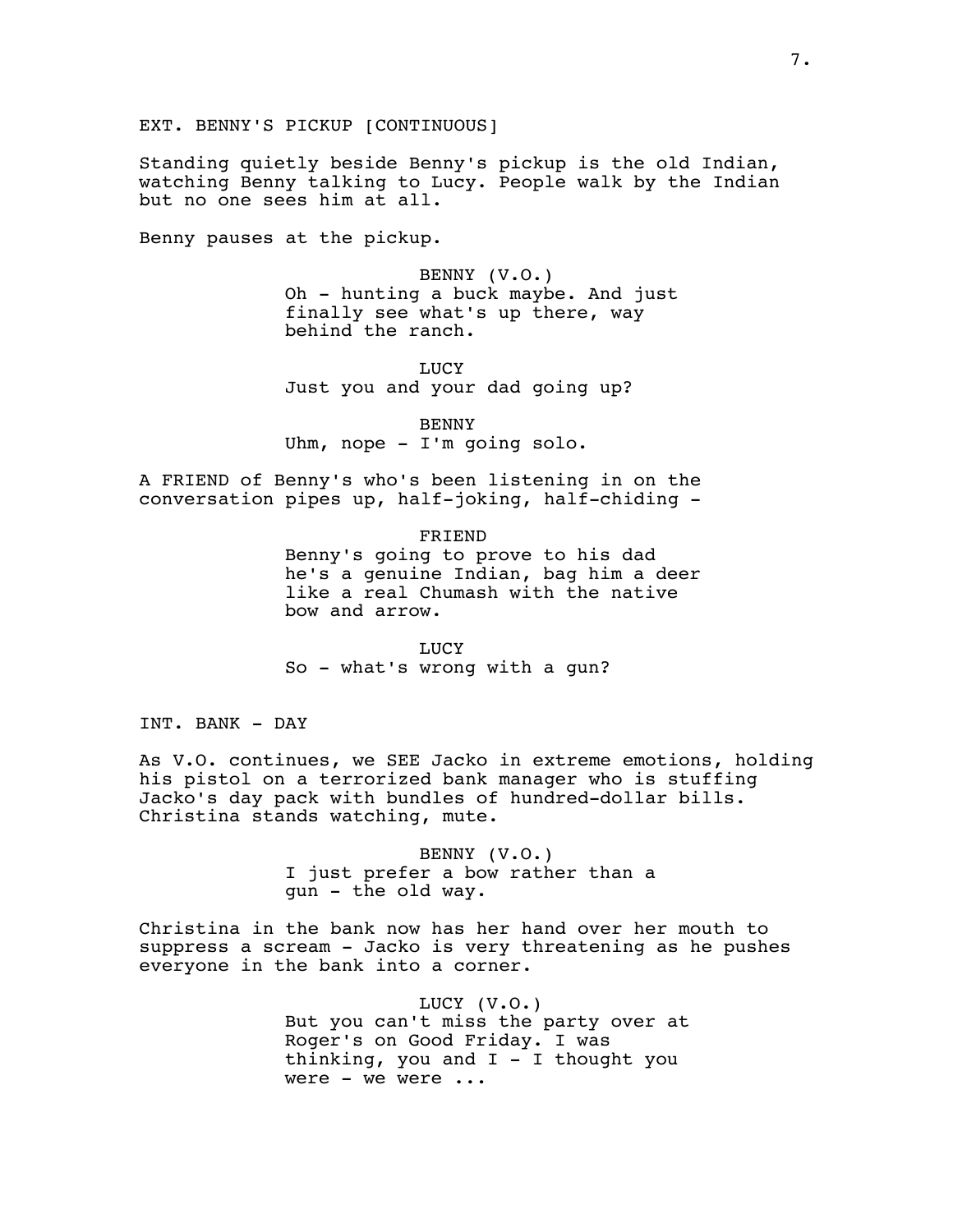BENNY (V.O.)

This hunt, it's a promise I made to my Gramps, to carry on with, with something. Listen, you know how I like you - but I gotta go pack.

# EXT. HIGH SCHOOL PARKING LOT [CONTINUOUS]

Benny gets into his pickup. The old Indian is no longer there. Lucy walks right up to his window.

> LUCY So - you're afraid.

> > BENNY

Not.

LUCY Then you just don't like me.

BENNY (honest - warm) Wrong again.

She holds his eyes one last moment.

LUCY

Ah, Benny, you're always running. Pretty soon, look out - I'm going to give up on you. Last warning.

She reaches, touches his arm lightly - then turns and walks off resolutely.

Benny almost shouts something to her - but doesn't. He starts his engine, drives fast out of the parking lot.

We see the old Indian riding with calm expression in the back of the pickup - although no one else seems to see him.

EXT. LOCAL INTERSECTION [CONTINUOUS]

Benny pulls onto the street - just as a beat-up old convertible Chevrolet comes too fast through a stop sign and nearly hits him.

Benny shouts and honks his horn at the driver - then recognizes her. She's a local non-glamorous beauty, FLURA SPARKS (played by the same woman who played Juanita in the early scenes - 20, wild dark hair).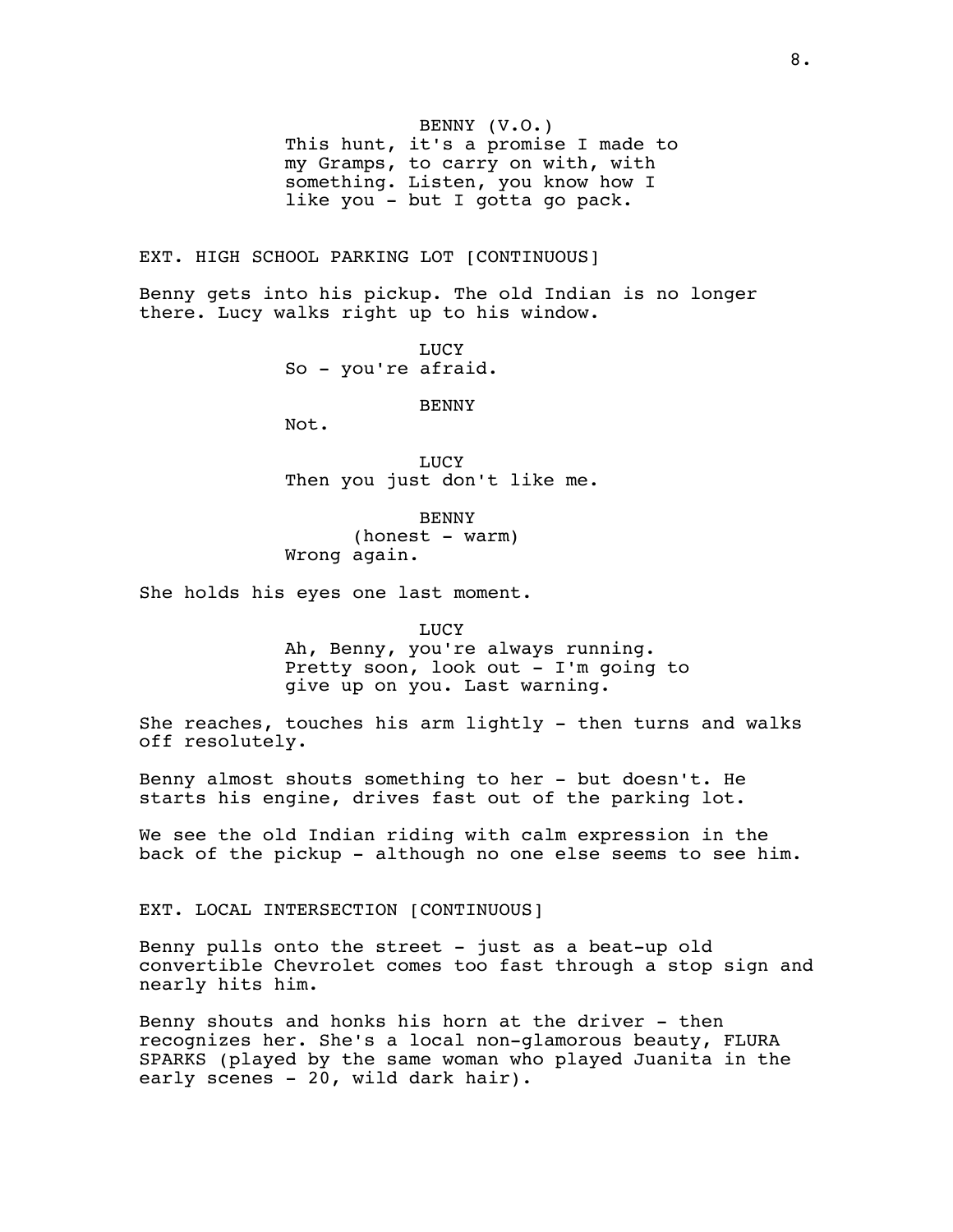When she sees who's honking at her, her expression changes, softens a moment - she smiles, waves to Benny. Lucy is standing at a distance. She sees this unspoken exchange of friendly recognition between Benny and Flura. From her point of view, the old Indian is not in the back of the pickup. Benny hears cars honking behind him. Flura waves with her hand for him to go first - he drives off. Flura drives through the intersection, then stops her car beside Lucy. FLURA Hey Lucy, want a ride home? Lucy hesitates - gets in. EXT. OJAI ARCADE - DAY Flura and Lucy cruise through the quaint downtown arcade, enjoying the moment. FLURA Ah, a bit'a peace, just like the old days. LUCY Old days? FLURA Well - before this. She holds up her left hand with a wedding ring. FLURA (cont'd) One thing not to do - get married right out of high school. LUCY You went to junior college in Ventura for a while. FLURA One year. That was good too. Then you know, along came the great singer end of story. I don't want to talk about it.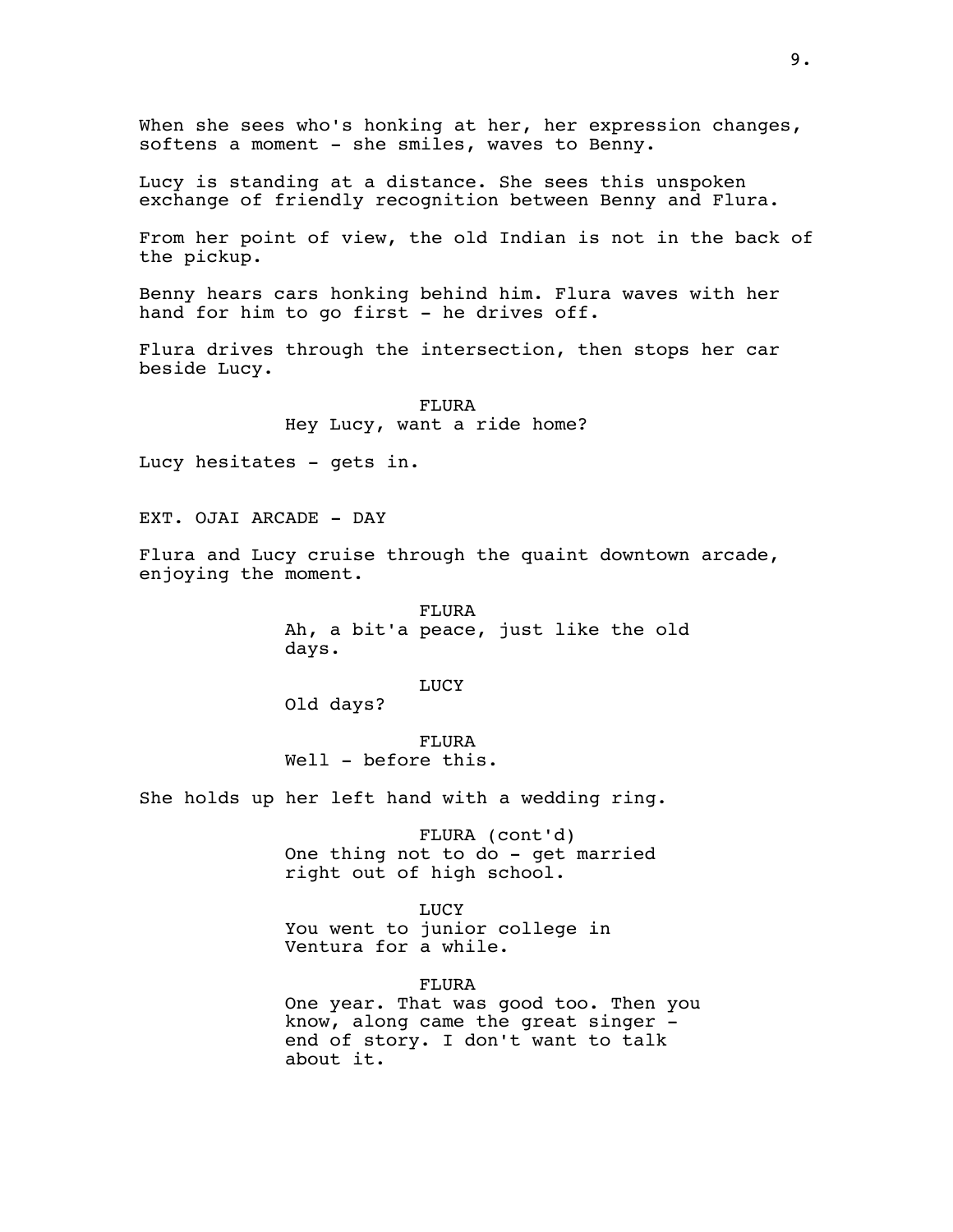# EXT. OJAI SUBURBAN ROAD - DAY

Flura and Lucy ride in silence a few moments, eyeing each other uncertainly.

> FLURA Benny, he your beau?

> > LUCY

Oh - I wish. Him and his dad, they're not exactly the social type.

FLURA Benny's one solid young man, I've known him since he was real little. I still go clean their house.

LUCY I wish he'd grow up just a bit.

FLURA It knocked him flat, his momma dying. (beat) But hey, you're looking real pretty - driving the boys wild?

LUCY

(bashful) Hardly. Besides, I'm not one tenth as beautiful, Flura, as you.

FLURA

(disdainful) And look where looks got me - zero.

Lucy glances at her with concern.

LUCY You doing okay these days? I hardly see you anymore, even though we're neighbors.

Flura makes a slight deflated scowl.

FLURA Oh - gettin' by.

Lucy hesitates - then speaks up with concern.

LUCY

We can't help but hearing. It's not right, Rickie doing that to you. My dad almost called the cops last time.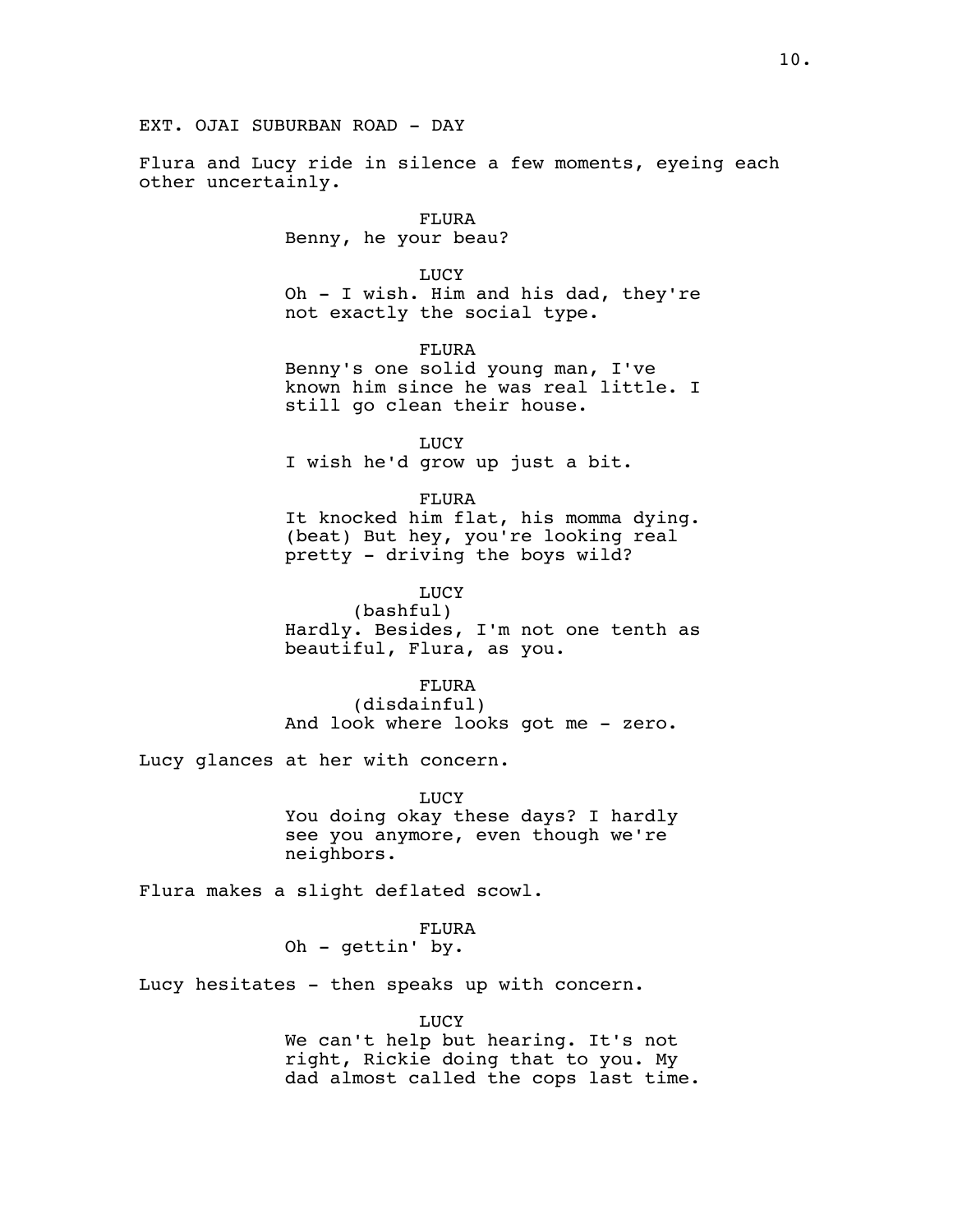(reacting) You tell him, mind his own business. Rickie and me, we do fine - except when he's drinking.

LUCY Could I help - any way?

# FLURA

No, no.

They become silent.

INT. BANK IN SANTA BARBARA - DAY

Jacko has everybody on the floor. Someone walks in and he uses his pistol menacingly to get this person down too. Then with a full backpack, he takes off outside, removing his mask - cutting down a side street.

EXT. COUNTRYSIDE NEAR OJAI - DAY

Benny comes driving along in his pickup past open hay fields and orange groves. It's a beautiful spring day - magnificent visuals. We see the old Indian in the back again, smiling as he watches the beauty of the countryside go by.

Benny passes a big man-made LAKE (Lake Casitas) and then makes a right turn and heads up a private ranch road.

Alongside the private drive in a big field, Benny sees his father FRANK out plowing, driving a D6 bulldozer. Benny waves - his father waves back.

Over a small hill at the end of the road, Benny drives up to an old wooden ranch house with barns and corrals (they've been built beside that same stream and ancient oak tree we saw earlier, where the old-time hacienda and its barns once stood).

Pulling up to the barn, as Benny gets out the old Indian jumps out as well - but Benny doesn't see the Indian at all.

EXT. OJAI SUBURBS - DAY

Flura and Lucy come driving through a somewhat run-down part of town. They pull into a driveway beside a beat-up 2-ton truck. Flura reacts to the truck with sudden anxiety.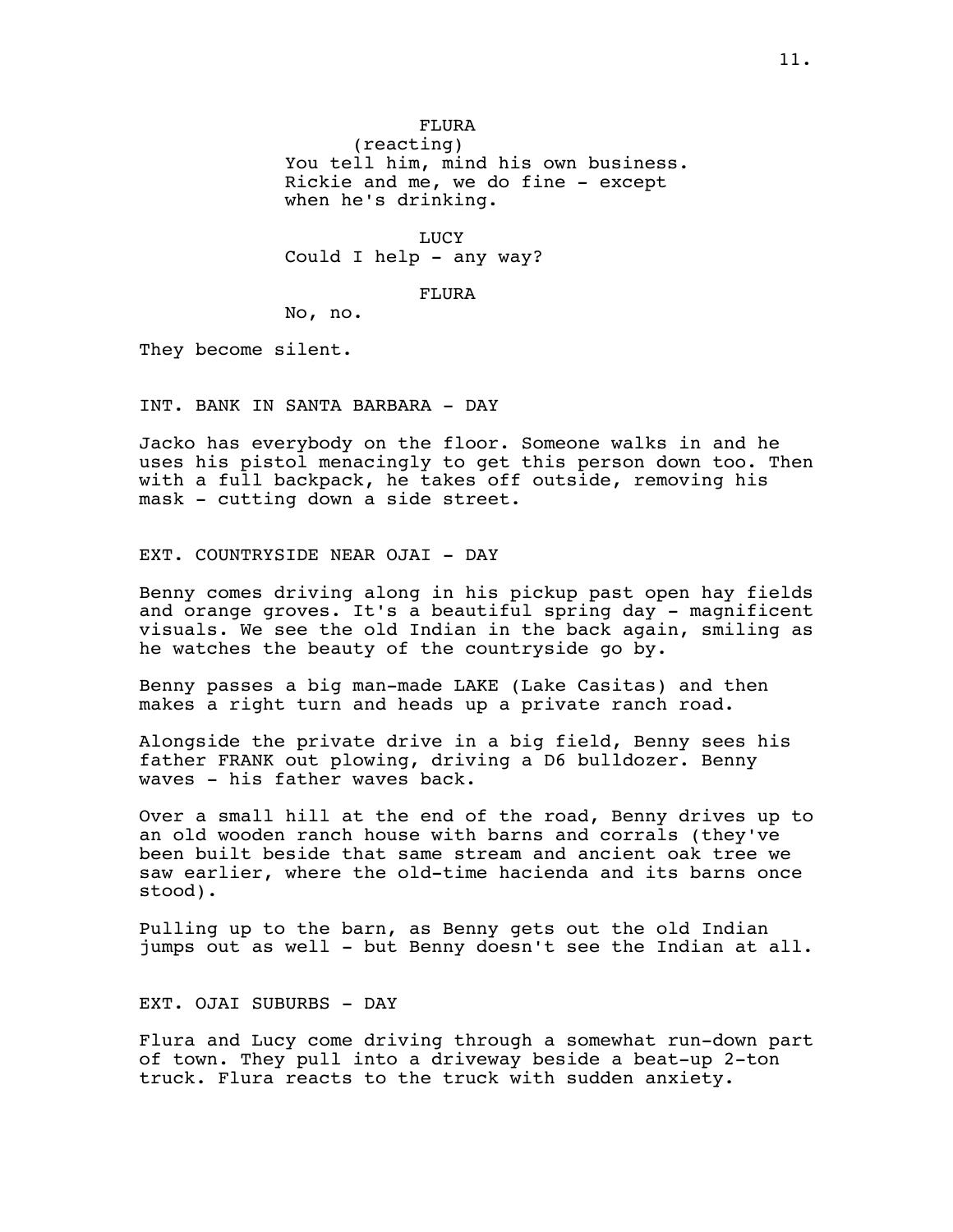FLURA Oh no - he's back, already.

LUCY You can come over to my house.

FLURA You're sweet - but this is something I gotta deal with myself.

Flura forces herself to get out with her bag of groceries. She walks toward the house. Lucy gets out, turns, concerned - watches Flura disappear into the house.

INT. SMALL HOUSE [CONTINUOUS]

It's dark inside, curtains closed. Flura walks through the living room, increasingly afraid - hurries into the kitchen.

INT. KITCHEN

FLURA is bending to put vegetables in the refrigerator.

Suddenly she's grabbed from the rear. Her husband RICK - big and handsome but drunk and drugged - grabs her sexually.

She struggles out of his grip, backs off from him.

FLURA What are you doing, back a day early? I thought you had to go all the way -

RICK (accusing) Where you been - who you been with?

FLURA Nobody, you know that.

RICK

(ugly tone) Come here, I want ya.

FLURA

You're stoned - leave me be.

She backs away, runs from the room. He follows.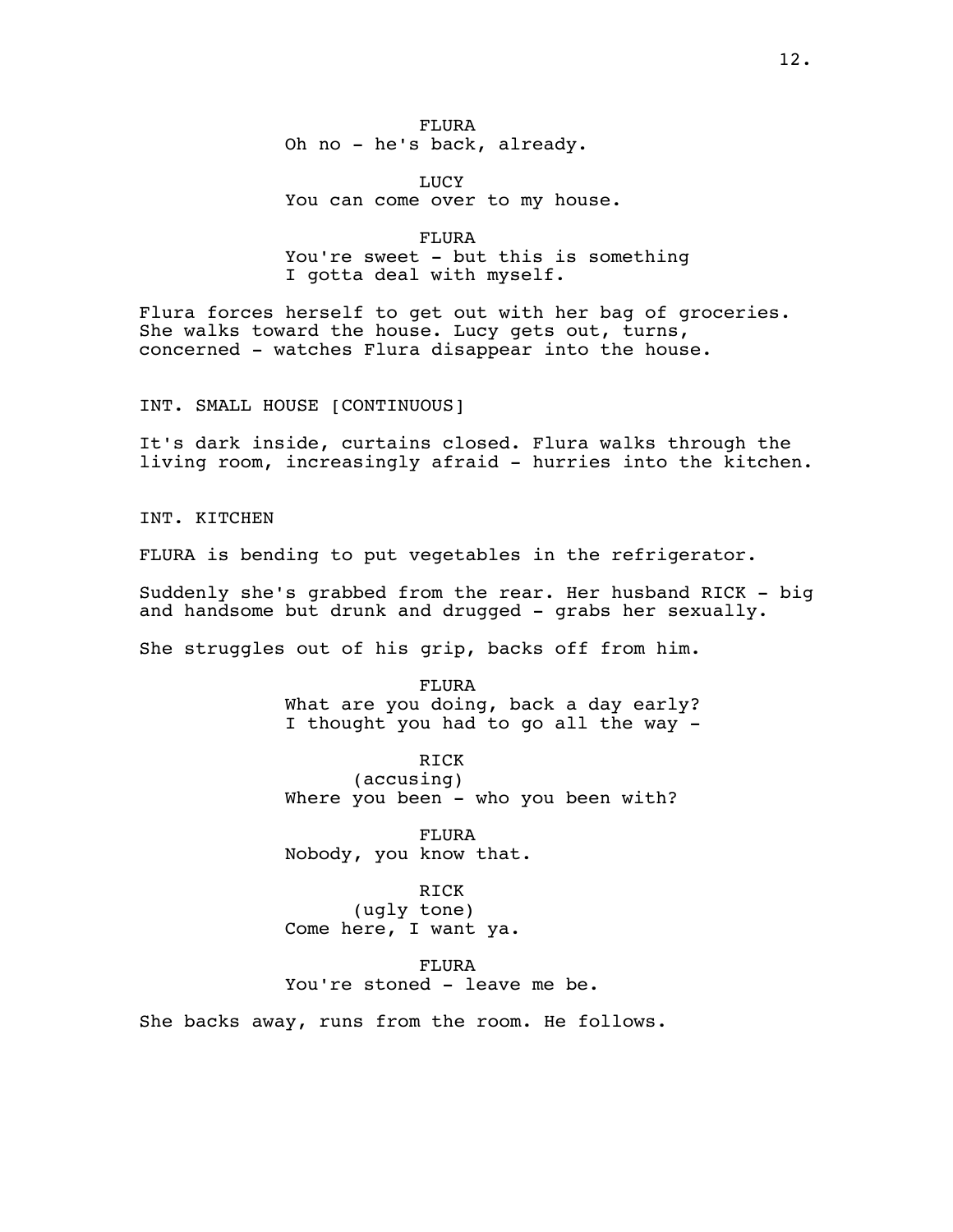Rick catches Flura by the sofa. She pushes away. He slaps her across the face, she fights back hard - hits him, hurts him.

He starts beating her, ripping her clothes off.

RICK Bitch - out screwing this whole screwed town.

She tries to escape, but he catches her again and hits her hard in the face - she screams out - he puts his hand over her mouth to muffle the scream.

Suddenly another female voice screams -

LUCY (V.O.) Stop - somebody - police - police!

Rick looks up. Lucy stands in the doorway.

LUCY (bravely) You leave her alone or I'll tell the police.

Rick loses his temper, comes after her.

EXT. HOUSE [CONTINUOUS]

Lucy runs out of the house with Rick hot on her heels.

He gets halfway across the local road, then comes to a stop. There's half a dozen NEIGHBORS facing him.

Rick takes a look around him at the outraged faces, then makes a move, gets into his truck - drives wildly off.

DISSOLVE TO:

# EXT. LARGE HAWK IN SKY - DAY

High in the sky, a large majestic HAWK is flying through the air - we hear the sound of its wings beating the air. The Hawk looks down to the left, then to the right.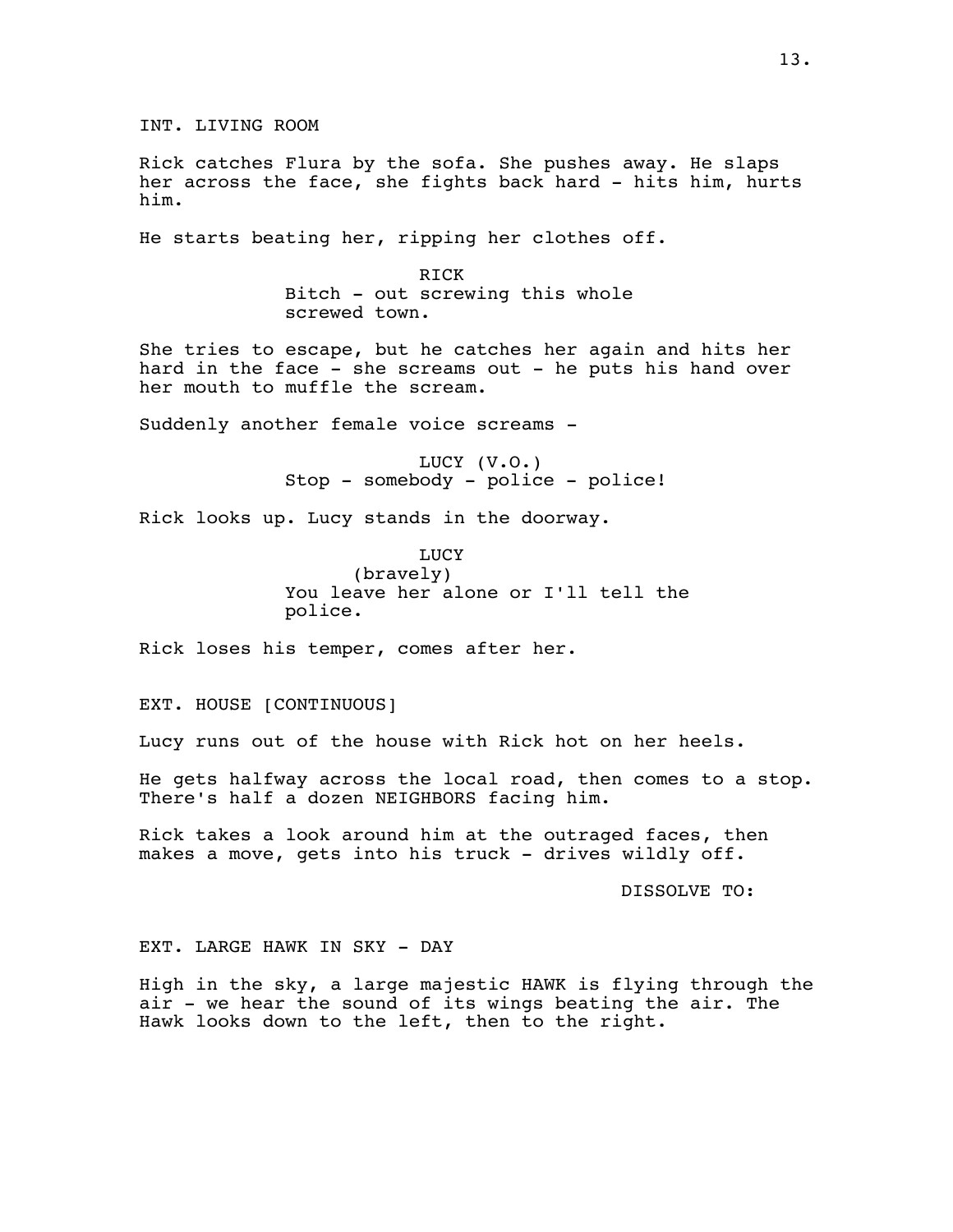EXT. POV HAWK

We fly over magnificent California coastal ridges, with no sign of human habitation  $-$  it's a vast wilderness  $\ldots$ 

Diving through an untouched canyon, the Hawk zooms over a stream at the foot of a high cliff, cascading around mossy boulders into a deep pool -

Climbing suddenly out of the canyon on powerful wings, the Hawk flies on over another ridge -

EXT. HIGH OVER RANCHING VALLEY [CONTINUOUS]

From the hawk's POV as it glides down to lower elevations, we see a large secluded CATTLE RANCH down below, at the end of a county road and private drive - Benny's ranch - corrals and barns, horses and some yearling calves. The big old RANCH HOUSE beside the giant live oak looks unkempt and rundown.

The Hawk gives a sudden loud cry -

Benny is sitting outside a barn, wearing Levi's and a cowboy work shirt - but moccasins now instead of his usual cowboy boots, plus a headband rather than a cowboy hat.

The pickup door is open, a country-slide Indian-jazz piece playing on his radio. Benny is concentrating as he slides special razor blades into the slots of a hunting arrow.

His finger tests the sharpness of the blades. The Hawk up above again cries out suddenly - Benny glances up - cuts his finger slightly on a razor.

Sucking blood from the cut, Benny looks up. Over by the corrals, he sees the old Indian standing there watching him, a benign expression on his face.

Shocked by the sight, Benny jumps up and goes running as fast as he can toward the Indian -

But when he gets to the corrals, the Indian just isn't there. Benny looks totally jolted by the experience.

> BENNY (confused) What was that? Did I see - what?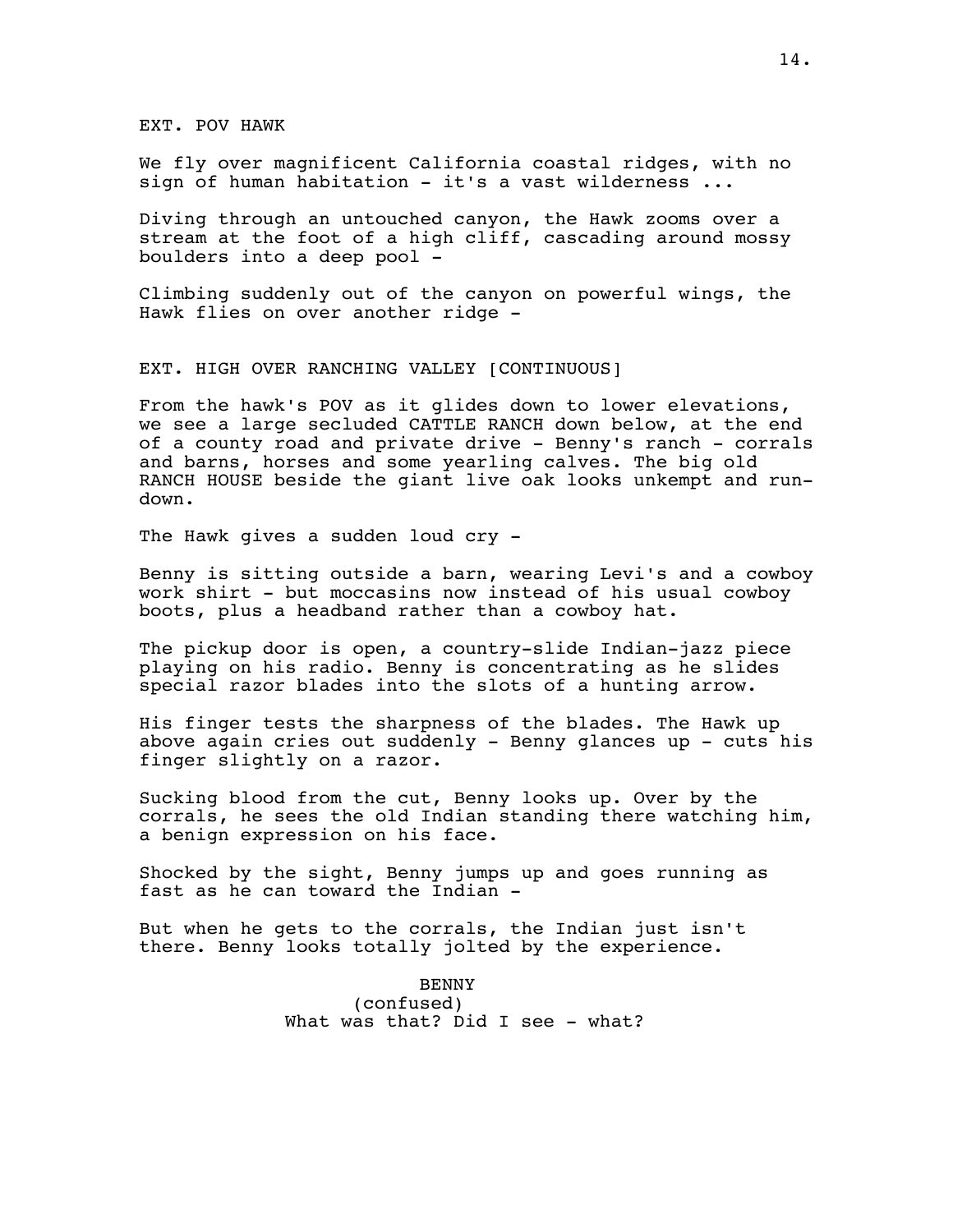# EXT. SKY - POV HAWK

We see Benny's father down below on the tractor - then fly on down to the INTERSECTION of the ranch road with the county highway where Benny turned off earlier. In the distance is the large man-made lake and dam - Lake Casitas.

# EXT. INTERSECTION [CONTINUOUS]

Two POLICE CARS are now parked at the intersection, halfblocking the main road coming over the hills from the coast.

Zooming down, we see two POLICEMEN, out of their cars. One of them - CALVIN WADDELL (50) - is watching worriedly as the other bends over in terrible stomach cramps, throwing up.

The Hawk suddenly dives, crashes to the ground in a field right beside the police. Sinking talons into flesh, it takes off with a squirming ground squirrel in its grip.

A car (Flura's Chevie convertible) approaches the road-block from Ojai - and slows as Calvin walks over. He's a benign small-town cop - carrying a shotgun, looking upset.

In the car, Flura is wearing dark glasses to somewhat hide her bruises. Rolling to a stop, she focuses out at the policeman - sees her own raw expression in his mirror glasses - makes a face.

Calvin notices her bruises, speaks with concern while remaining official.

# CALVIN Flurina - you alright?

Flura makes a casual grimace, shrugs her shoulders.

# FLURA 'Course I'm alright. Hey, put that gun away, you look downright ugly with that thing.

# CALVIN Where you going, Flura?

FLURA Over to the Scope's as usual on Wednesdays, same old clean-up job.

She nods to the policeman who's vomiting by the road.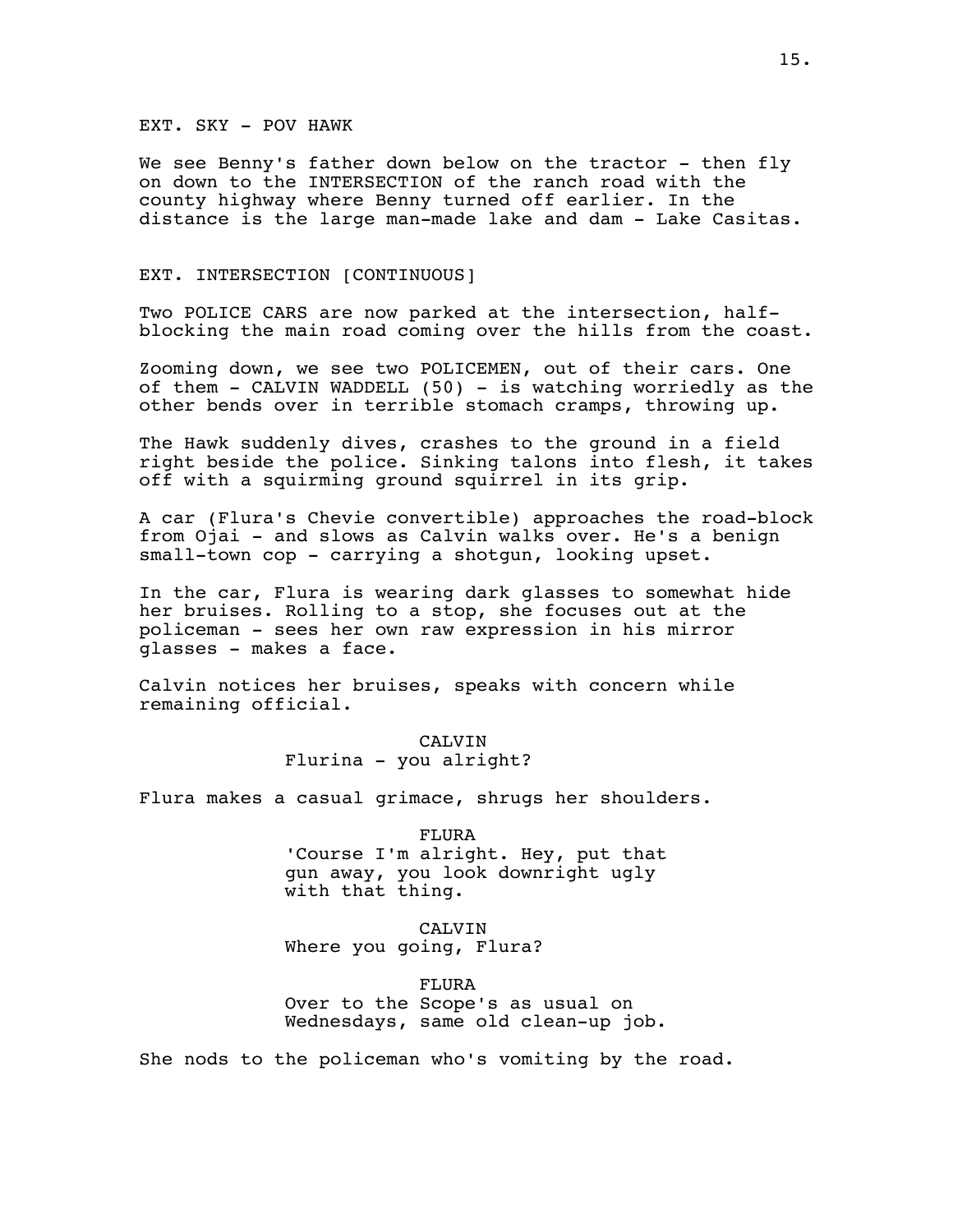FLURA (cont'd) What's the matter, he got the flu? He should be home in bed.

CALVIN Yeah, that's where he's headed.

FLURA But what's up - did war break out around here?

# CALVIN

(nervous voice) Robbery over in Santa Barbara. You can go up the Scope road - we're watching people coming down from Carpinteria.

# FLURA

You look scared, Calvin. I thought policemen never look scared on duty ain't it against regulations?

### CALVIN

Bank robbers, they scare anybody. Now you go along - and stay off the highway, next couple hours.

She lowers her sunglasses just enough to look directly at Calvin above them - then turns right onto the Scopes road.

EXT. BARNS AND CORRALS - DAY

A high-spirited young HORSE is standing wild-eyed in the corral - it bolts - someone SHOUTS low and strong.

# BENNY

Hold it now, Tony.

The horse comes to a halt. Benny walks up, catches it with experienced moves - leads it over to the barn.

The old Indian is watching but Benny doesn't notice him.

The SOUND of a loud car engine disturbs the peace - Flura comes driving up to the barn on her way to the house. She stops her car to watch with appreciation as Benny throws a pack saddle onto the skittish horse -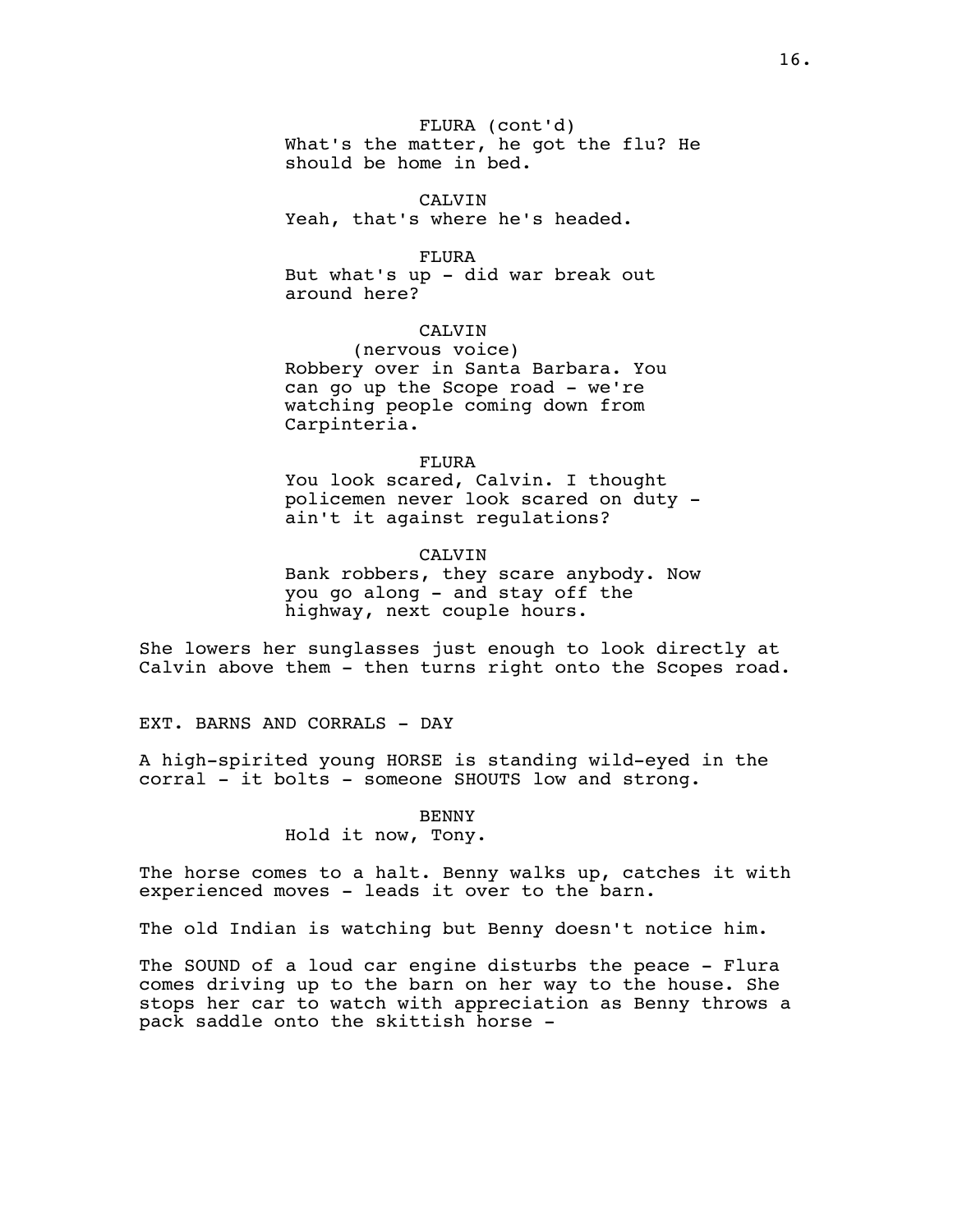(lightly) You look just like some old album cover I saw somewhere - just as handsome. Broken any hearts lately?

#### BENNY

Fat chance.

FLURA

Lucy?

BENNY

What about her?

She spies his packs.

# FLURA

Looks like you're actually doing it.

Bashful in her presence, Benny still meets her eyes.

BENNY

You bet.

FLURA Just to prove that -

BENNY

(testy) Prove nothing - doing what I want to, that's all.

FLURA Going Injun against your own Pa.

BENNY (reacting) You're one major blabber mouth.

FLURA You're the touchy one, can't even carry on a normal conversation.

Their banter stops a moment, they meet each others eyes, and both soften in their deep-down affection for each other but Benny's still nervous in her presence.

> BENNY You better get on up to the house, you were scheduled to do the cleaning this morning. Dad's upset, house is a mess -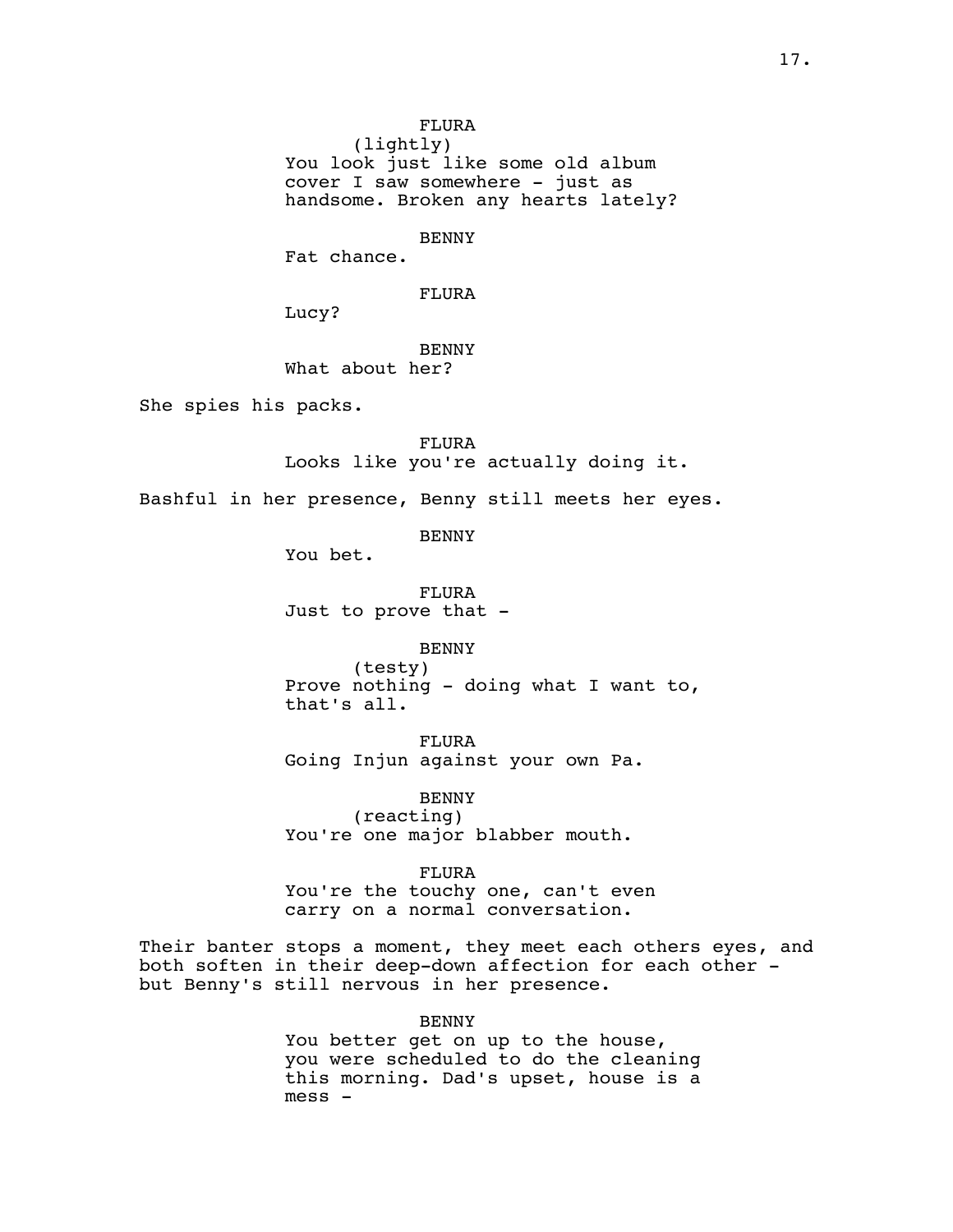(gently chiding) You're two grown men, you should be able to keep a kitchen clean.

He scowls - turns and goes back to his work. Flura gets out of her car - a naturally sexy young woman, not putting it on. She notices his hunting arrows by the barn.

> FLURA (cont'd) I mean come on, going out and killing some innocent wilderness animal just to prove you're some kind of noble warrior - that's almost as bad as Rick.

BENNY What, your Rick, he bow-hunt?

#### FLURA

You kidding? Thirty-ought-six with some gigantic power scope. Blew the brains clean off some poor rabbit last weekend - set me near to puking, just like that policeman down at your corner there.

# BENNY

What policeman?

As VOICES CONTINUE, we cut to -

EXT. INTERSECTION - DAY

A SPEEDING CAR is approaching the intersection from the other direction than Flura came.

> FLURA (V.O.) Calvin - you know Calvin?

BENNY (V.O.) Him and Dad went to high school.

There's only one police car now. Calvin stands there with his shotgun as the approaching car comes to a halt some distance from the police car.

Calvin starts walking slowly over toward it. He can vaguely see there's one man inside, but he can't make out his face. He flips the safety off on his shot gun.

The man inside the car  $-$  it's the modern-day Jacko Murrieta - hears the ominous sound, tenses -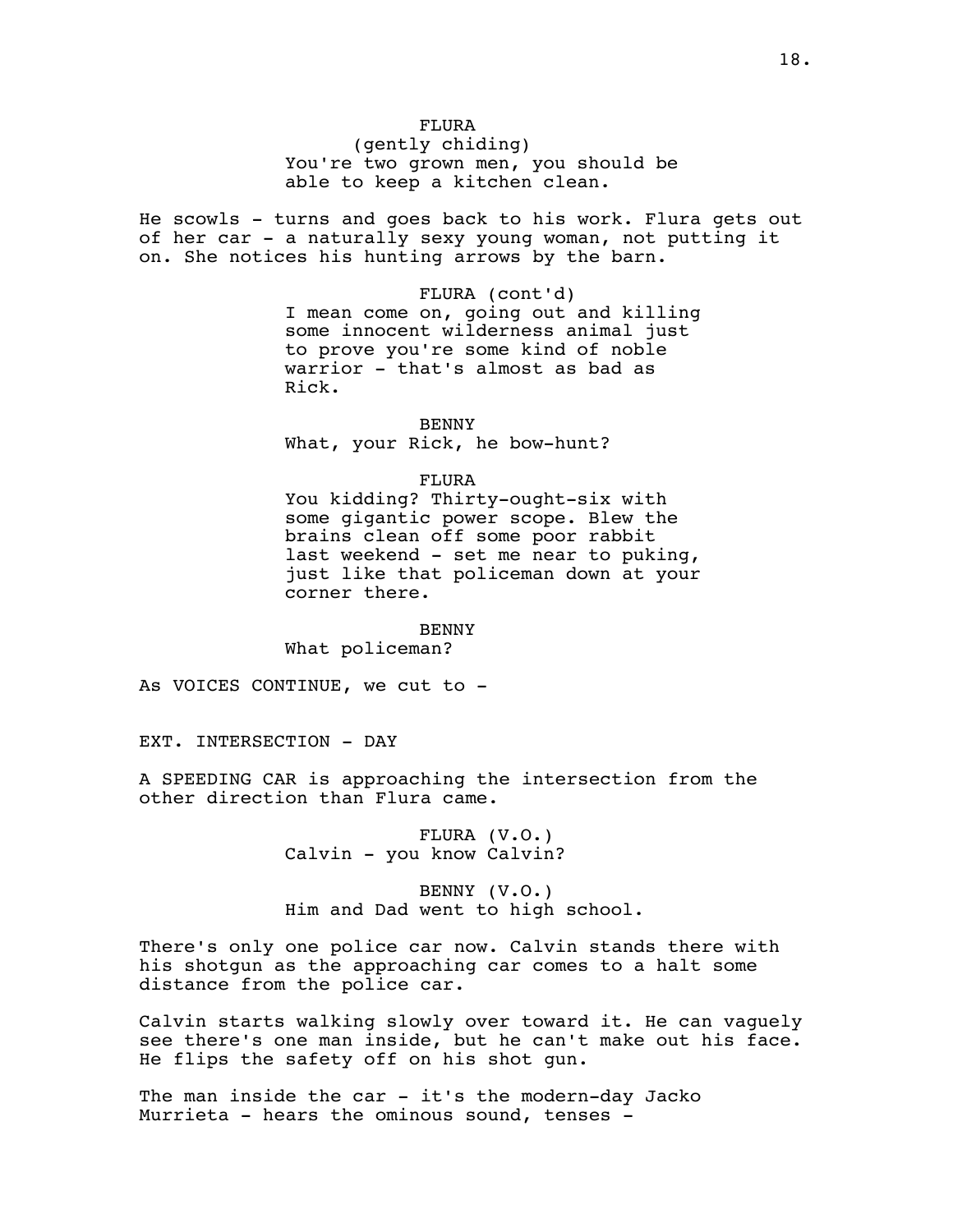JACKO (low monotone voice) Afternoon, officer - trouble?

CALVIN License if you will.

Jacko's shadowed face looks tense -

EXT. BARN - DAY

Benny is working with his packs on the ground while Flura, uncertain of herself, flirts lightly to cover her agitation.

FLURA

So why don't you invite me on this great odyssey - bag yourself your first deer all noble-like with the ancient bow and arrow and who knows, maybe bag some genuine romance all on the same little Easter outing.

BENNY

Damn, Flurry, you shouldn't talk like that - I mean you're married for Christ's sake.

His words set off buried emotions inside her - she turns her head so Benny can't see the feelings that flood over her.

She waits a frozen moment, blinks away the tears - then turns her head to meet his eyes again - her expression now entirely free from any flirting.

The old Indian is standing over in the shadow of the barn, watching and listening without being noticed.

> FLURA Hardly what I'd call marriage. I envy you, really, heading up there all alone - maybe wake up into some real old-time Chumash stuff, you know.

Benny is hit by her words. He glances where the Indian was standing - but when he looks, the Indian is not there. Benny looks back to Flura.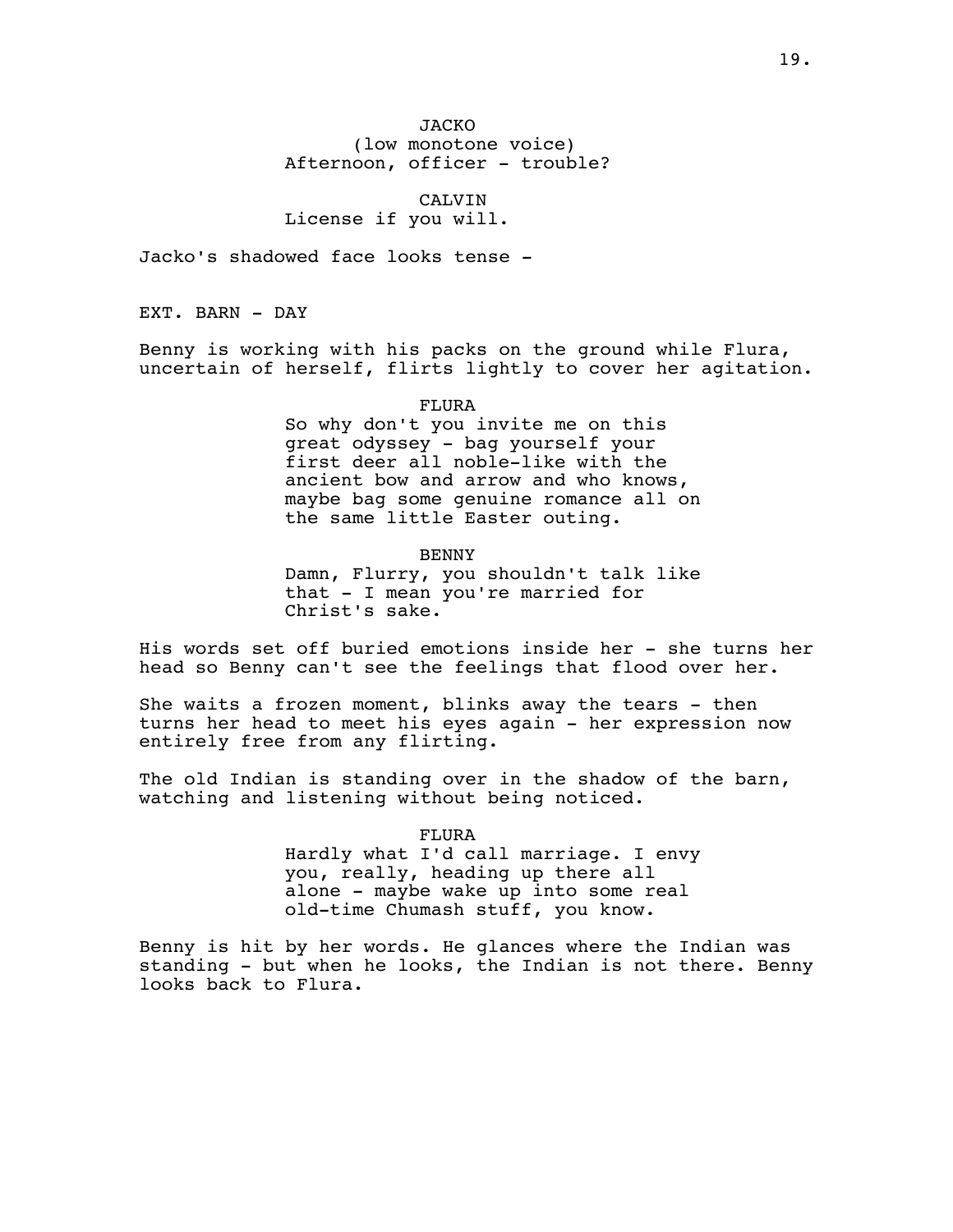# BENNY

# (vulnerable)

I don't know, I'm just pulled to go up there, even though Dad thinks everything Gramps believed about the Chumash, about their spirit being still alive way up there. He thinks that's all just bull but I at least gotta find out, you know, for myself.

Benny reaches into his shirt pocket, comes out with an old piece of paper - opens it, shows it to Flura.

> BENNY (cont'd) Before he died, Gramps gave this to me - told me when I hit sixteen to go up and bag me a deer the old way. So I just figure what the hell, I will.

She stares at the rough map - then looks into his eyes with tears suddenly welling.

# FLURA

(honest) Benny, I tell ya, I gotta get away. Gimme a break, let me come with ya.

BENNY But you can't do something like that. Your hubby, he'd -

FLURA

So I leave some kind of note, say I went to Vegas to get a divorce, throw him total off the trail. Come on Benny, take me, will ya? I always liked you one whole bunch.

#### BENNY

(blushing) Cut that talk.

She sees his fear of intimacy, talks to him more like a mother now.

### FLURA

Come on, Benny, you gotta open up. So big deal, you lost your mom - I lost my poppa. We gotta let go all that, heal inside, move on.

He has tears in his eyes. She falls silent, steps close to him - holds him gently.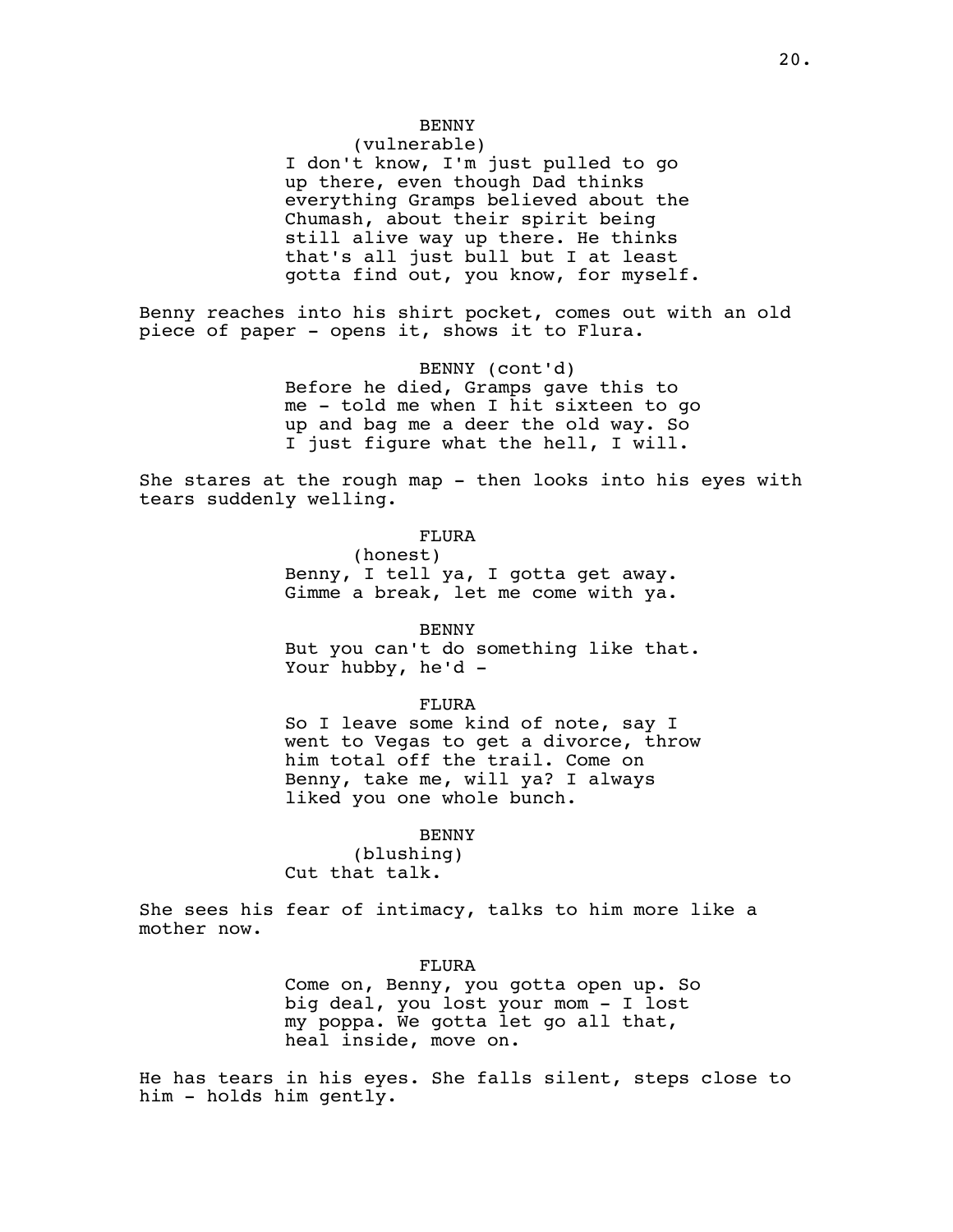Suddenly their moment gets violently jolted by the SOUND of two different-sounding guns going off in the distance, one right after the other.

CU - a very brief flash of Calvin's face as he's blown backward, his expression total shock -

Benny and Flura both look off in the direction of the intersection. Flura is shaken, sensing what's happened.

> FLURA (cont'd) Oh no - not - quick, bring that bow and arrow. Why the hell don't you use a real gun!

Benny grabs his bow and quiver of arrows, runs with Flura for his pickup. As they get in, the old Indian jumps into the back.

EXT. INTERSECTION - DAY

Everything's perfectly still at the police roadblock. There's Calvin's solitary vehicle, and nothing else.

Flura and Benny come driving up fast, screech to a stop. They jump out of the pickup - Benny has his bow strung and arrow set to fly. They silently advance on the roadblock.

Flura cries out, goes running over to where Calvin is down in his own blood on the pavement. She kneels, lifts his head - he's still alive.

Benny comes beside her, looks down at the unconscious man.

The radio CRACKLES in the police cruiser, headquarters calling for Calvin.

A JEEP comes driving up fast. Benny's dad Frank jumps out and comes running in cowboy boots. He eyes his son with the bow and arrow - then sees Calvin on the pavement.

> FRANK Oh God - what the hell!

Frank goes into instant combat mode, looks around - moves fast for the SHOTGUN that's on the ground.

A POLICE CAR comes roaring into view - screeches to a stop.

Flura sits there stunned with Calvin's head in her lap.

The old Indian is quietly watching - no one sees him.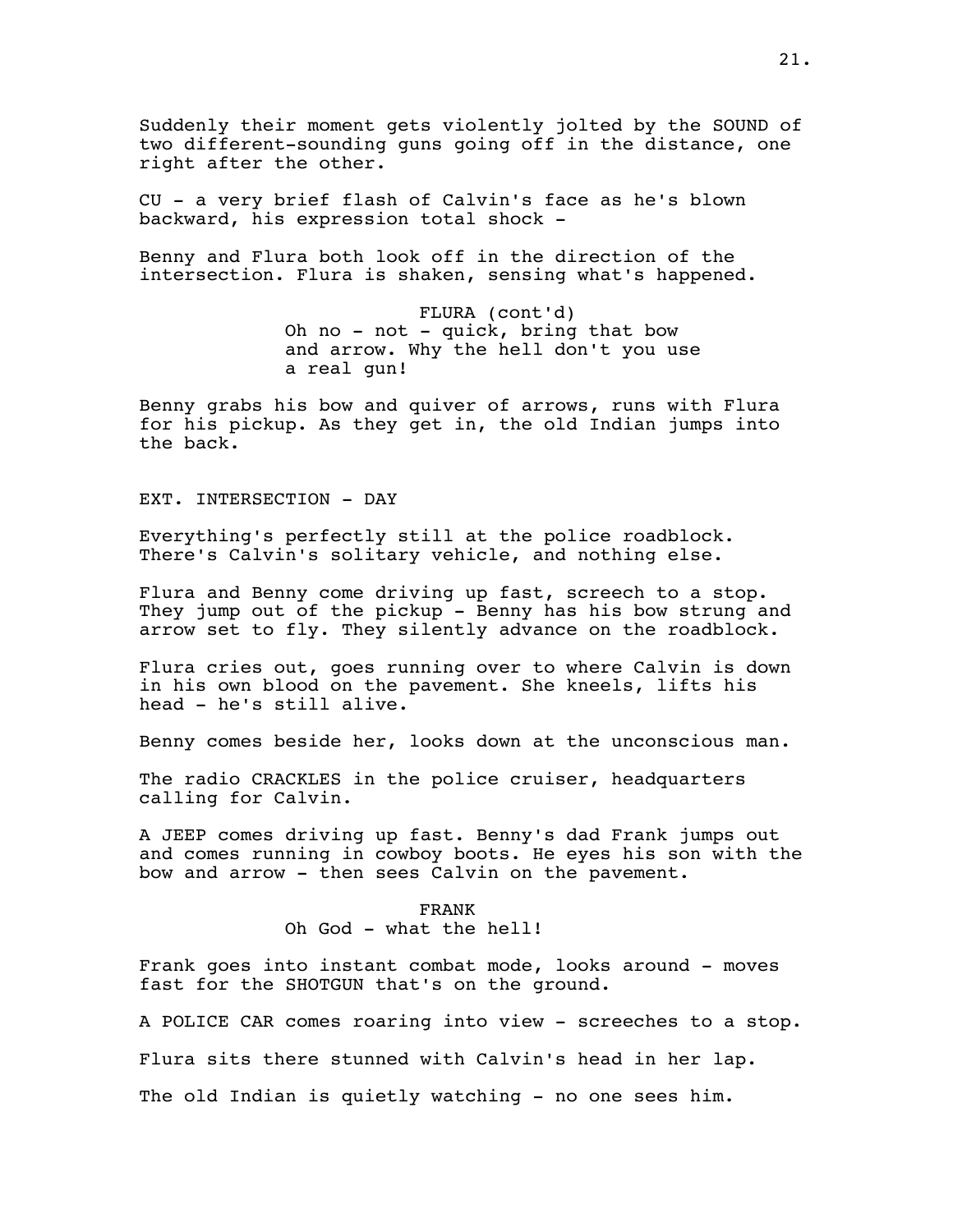DISSOLVE TO:

INT. FLURA'S HOUSE - DAY

Flura comes bursting into the house, emotionally out of control, her clothes bloody.

She freezes, realizing she might not be alone.

# FLURA Rickie - you here?

No answer - her expression shows relief.

INT. BEDROOM [CONTINUOUS]

Flura enters, sees herself in a mirror, blood stains all over her. She gasps, starts taking off her clothes.

Some SOUND outside makes her tense.

# FLURA Oh no - not Rickie.

She yanks open a drawer, takes out a .32 PISTOL. Hiding behind a door, she cocks the pistol - ready for him.

But then she HEARS - it's only some kids playing outside.

INT. KITCHEN [CONTINUOUS]

Flura enters, gets a bottle of wine, pours a glass - then reaches for the land line phone - dials.

INT. EXEC. OFFICE, LOS ANGELES [CONTINUOUS]

Flura's mom, JULIA - late 40's, suave business woman - is in a meeting with a country-western recording artist and his manager - she's under pressure.

As the phone rings she says to the two people -

JULIA That's probably Tom now. (into phone) Hello?

# INT. FLURA'S LIVING ROOM

Flura walks into the living room with the phone.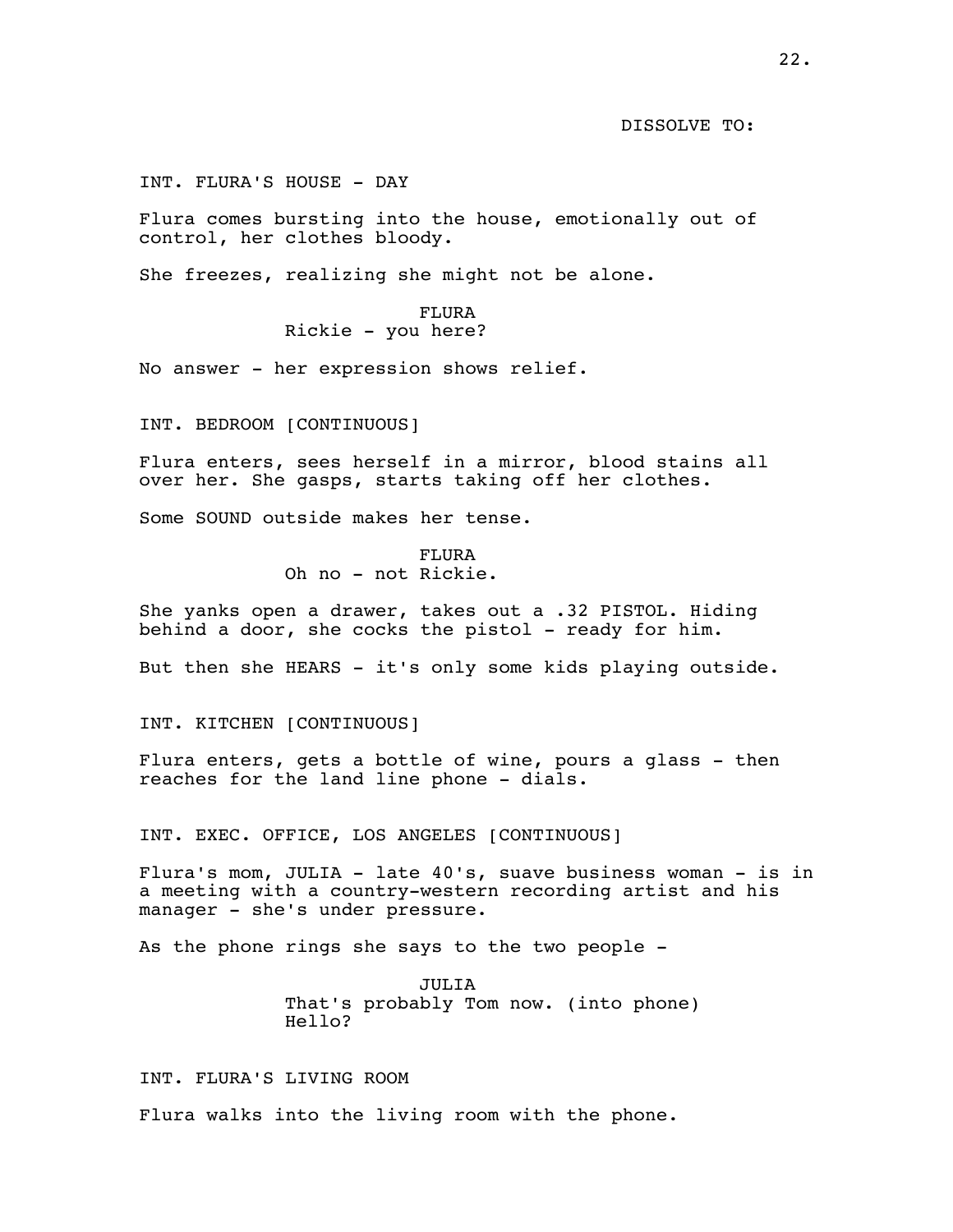Mom - somebody just got themselves, down the road, all shot up to hell and gone. I'm totally freaked.

# INT. OFFICE

Julia stays calm, doesn't take Flura seriously.

# JULIA

Listen love, I can't talk right now, I'm in a -

#### FLURA (V.O.)

Mom, this is it for me - I'm moving off. Life, Rickie, everything - it's gone just totally insane.

Julia glances apologetically at the two guys in her office, then gets up and walks across the big office for privacy, stares out at the LA skyline.

### JULIA

(quietly, to Flura) Now listen. Stop freaking out. I told you a hundred times, what you need is a divorce from that monster. Come right on down here this minute, your bedroom's waiting for ya like always. My lawyers will take care of everything. I'll be home around six.

### FLURA (V.O.)

(choked up) No - no more of your babying routine either. I'm taking off for real this time. I just wanted to say, you know, goodbye.

### JULIA

Flurina, I'm at work. These are conversations for private.

INT. FLURA'S LIVING ROOM

FLURA Oh - hell with your private.

Flura hangs up. Shaking, she raises the pistol, aims it right at her head -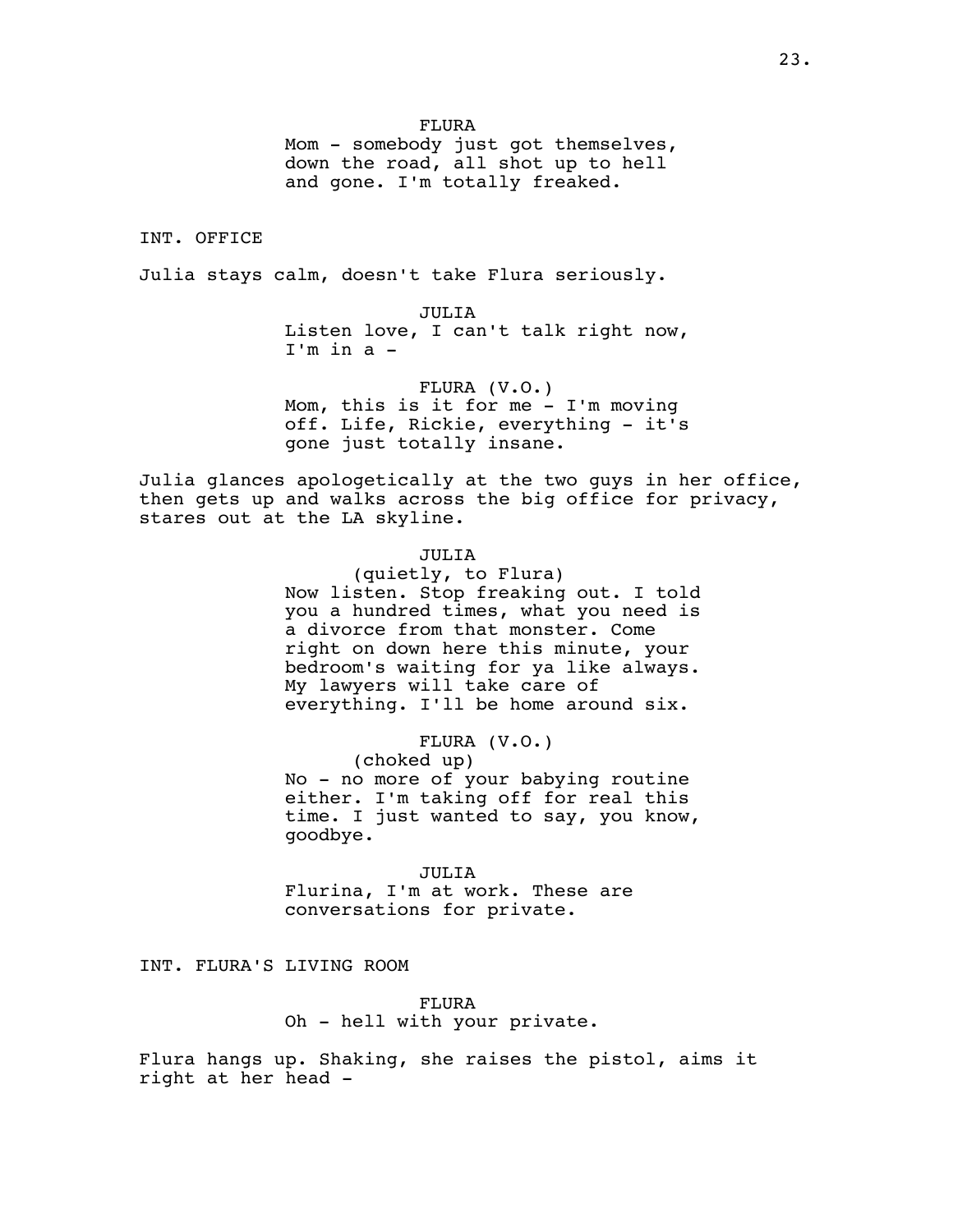Unable to pull the trigger, she shifts into some vague nonemotional inner-blank realm - then snaps suddenly into a state of clear determination.

> FLURA (cont'd) I gotta leave ya, Rickie - I gotta leave, or I gotta die!

She sits there a final moment  $-$  then jumps up, begins throwing things into a backpack.

DISSOLVE TO:

INT. BEDROOM, SCOPE RANCH HOUSE - DAY

Benny comes walking into his attic bedroom, vaguely looks around the room -

It's full of old-time ranch and Chumash Indian memorabilia. Old PHOTOS of Benny's Grandfather and Great-grandfather are pinned on the walls.

Benny looks out the window - he can see the Topa Topa mountain wilderness off in the distance.

A large Hawk zooms past the window.

INT. HALLWAY AND STAIRS [CONTINUOUS]

Benny heads down steep stairs. He pauses and looks out a second-story window at SEVERAL POLICE CARS in the parking area of the ranch house, and half a dozen cops with rifles.

Benny sees the old Indian standing casually over by the barn, watching all this - then the Indian is gone.

Benny shakes his head, stunned - heads down the stairs.

INT. RANCH LIVING ROOM [CONTINUOUS]

There are several tense POLICEMEN in the room. A quiet unassuming detective about 50 - VERN RAFFERTY - is talking with Benny's father Frank, both looking at a mug PHOTO.

Benny walks in unnoticed by the two men and overhears them:

VERN ... some dumb Chicano hoodlum, Santa Barbara toughy, bunch of minor stuff on his record. (MORE)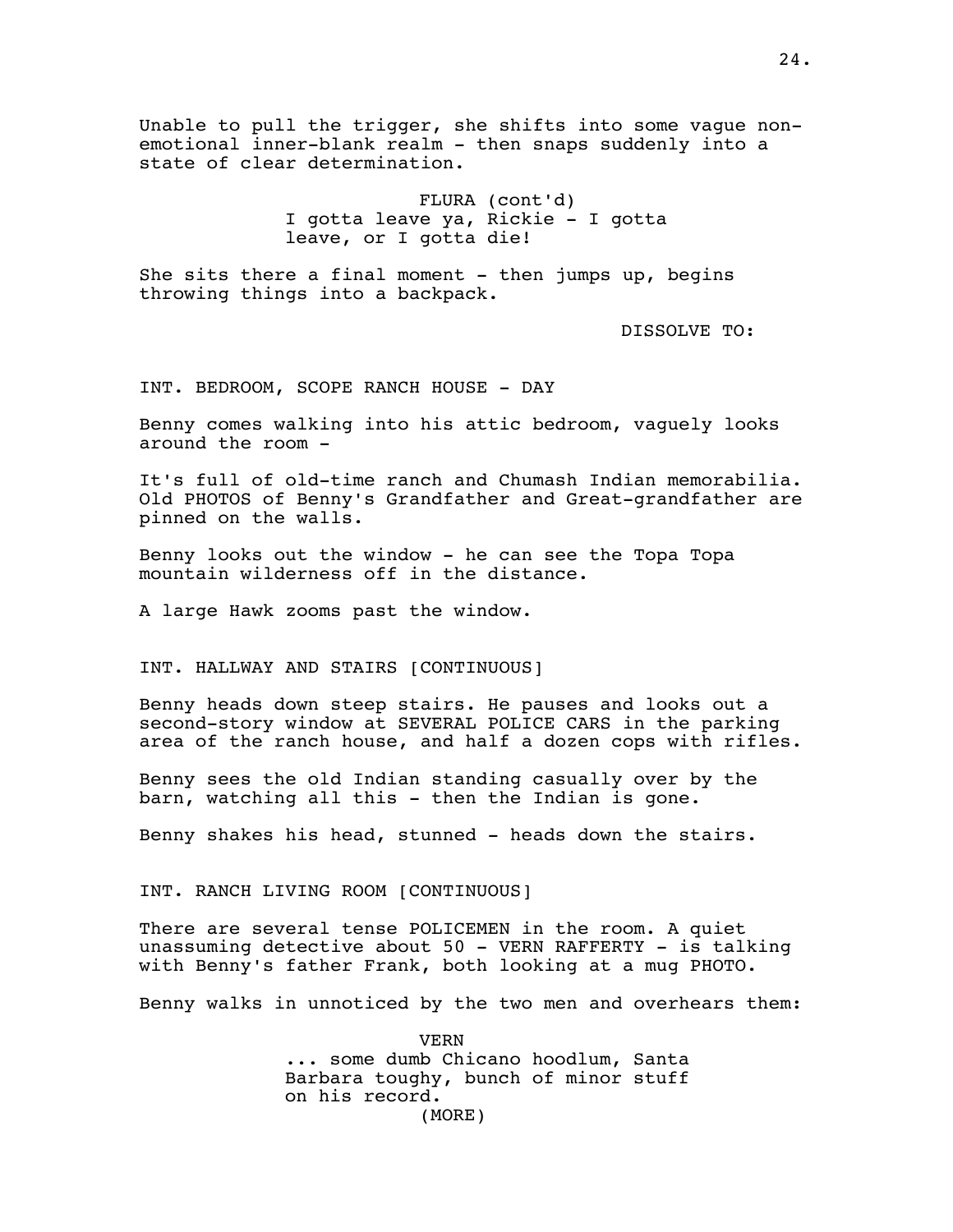Cousin worked in the bank - idiots. VERN (cont'd) And guess their family name - Murrieta.

FRANK I guess it runs in the blood. Don't tell Benny, he takes the Juaquin Murrieta legend as holy gospel.

VERN Steal from the rich, give to the poor - still stealing. All these romantic Zorro myths, entirely against law and order.

They notice the teenager listening in -

VERN (cont'd) (genuine warm voice) Oh, Benny, how ya feeling? Helluva thing, you and that Flura girl having to see all that.

# BENNY

(numb tone) Yeah, well. Sun's setting. I'm going down, milk the cow.

He and his father exchange a sharp glance. As Benny leaves the room, Vern looks after him with kindly eyes.

> VERN 'Specially hard on the kids. (beat) Now listen, Frank. That killer out there - long as he's on the loose I'm leaving two men here, no argument.

FRANK Fuck that. No idiot would hang right around the site of the shooting.

VERN Let me do the figuring here.

DISSOLVE TO:

# INT. KITCHEN/DINING ROOM - NIGHT

Benny is cooking up a storm in the kitchen. Frank sits at the dining table drinking bourbon on the rocks. There's a PISTOL on the table.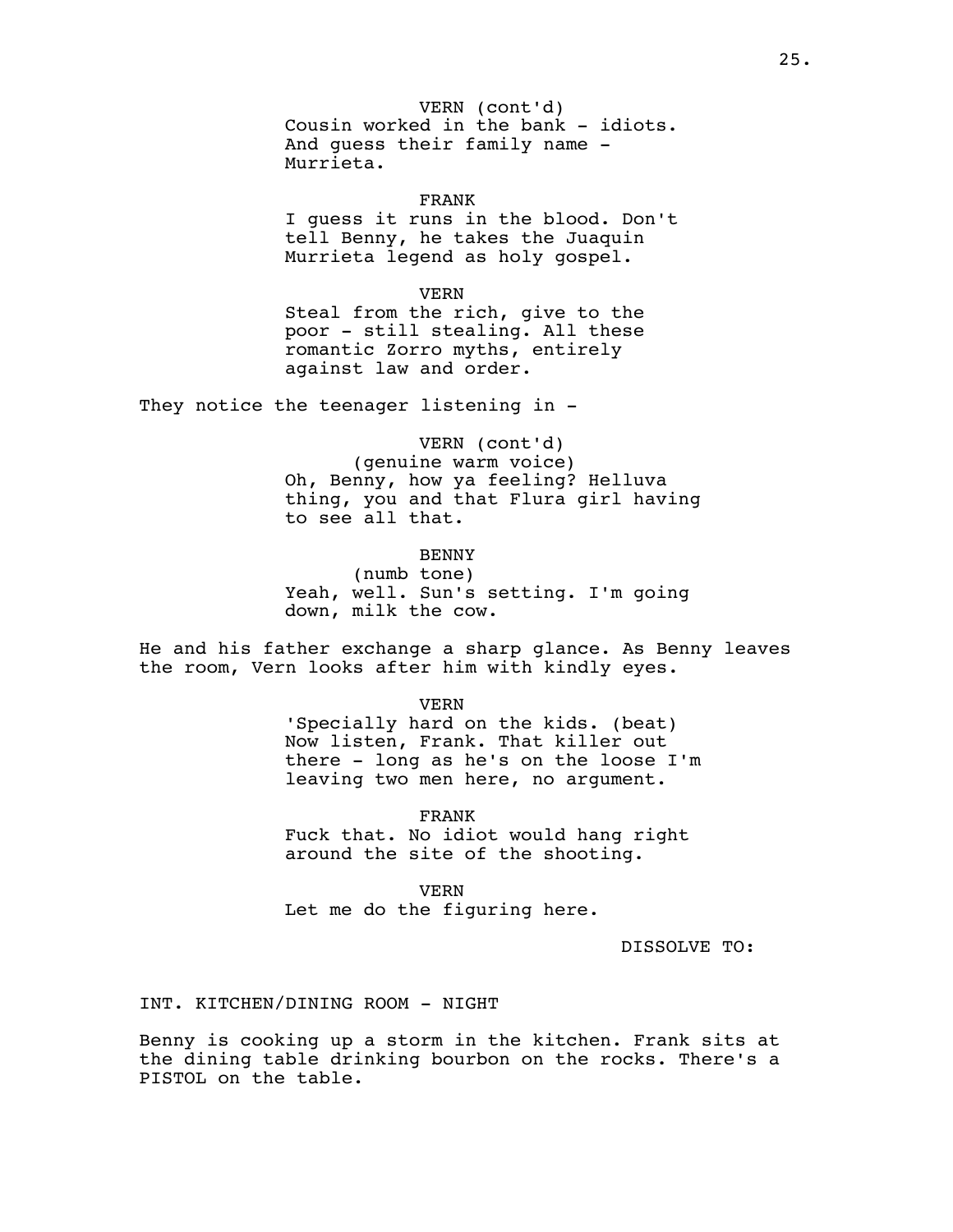Outside the dining room window Frank can see several police cars still parked outside.

Benny serves dinner, his expression taut. As he sits down, he and his father glance at each other - there's buried tenderness for each other under their cowboy toughness.

Frank frowns, cuts his steak. Benny's a pile of nerves, unable to take a bite. Frank sees this.

FRANK

(gruff) So somebody gets shot. That's just the way the world is. Policemen, they play the odds.

BENNY Tell that to his kids.

## FRANK

We got over your momma dying. They'll get over him dying - if he dies.

# BENNY

(emotional) Goddamn, he was your friend! (beat) And you know well as me, we never yet got over Mom ...

Benny is hit with emotions - Frank winces.

FRANK What you going to do now, cry in front of all those men?

Benny pokes at his food, glances out the window -

BENNY

Well anyway I'm still going on my camp trip tomorrow morning. Like you said, that killer's long gone.

### FRANK

Hell you are - who knows where that maniac's hiding out. And enough of all your Indian romance stuff - time to be a man and get on with life.

#### BENNY

What, be like you? Doesn't look much fun, being a man.

Vern walks back in.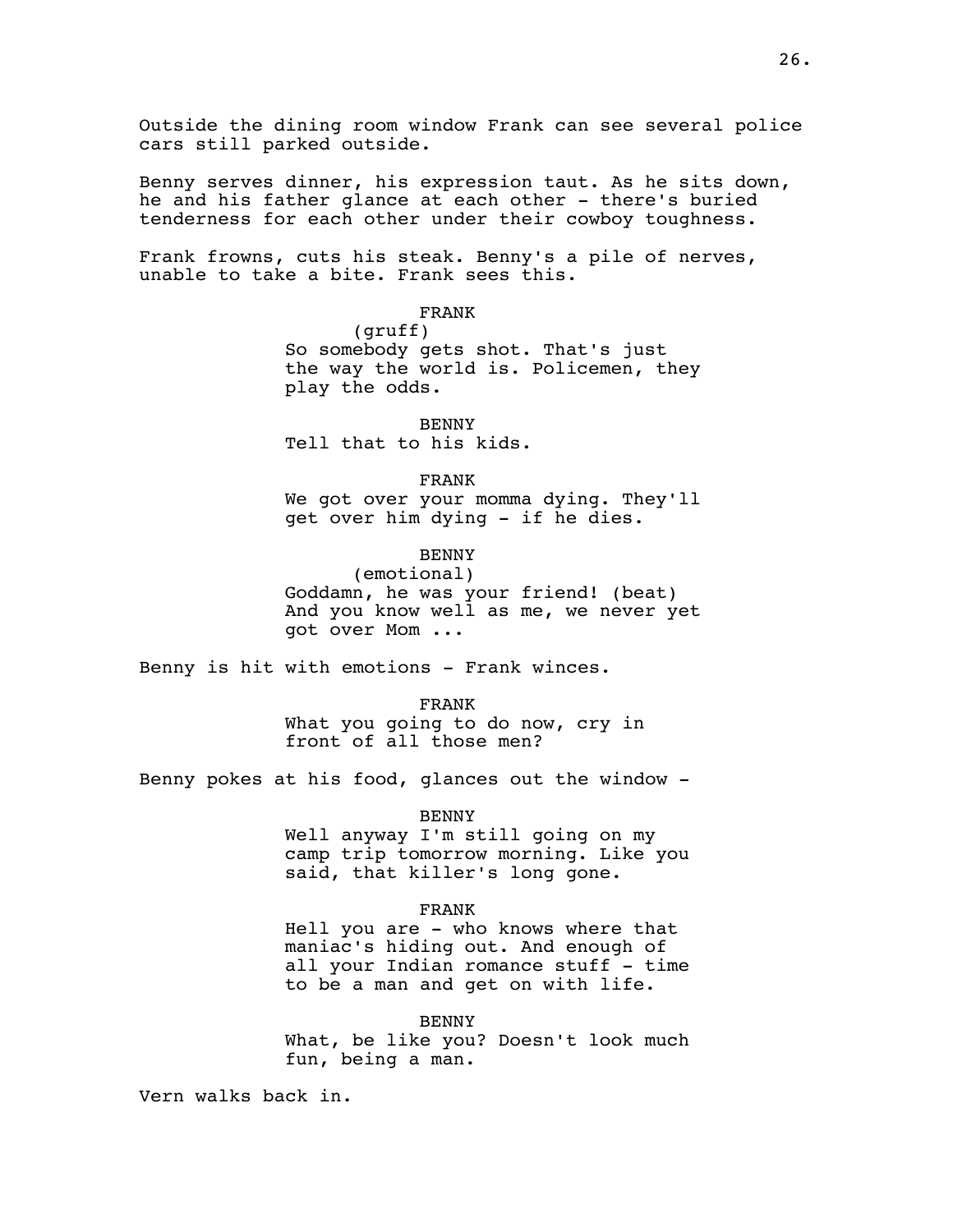VERN

They just sighted our cop-shooter over in Bakersfield - got him cornered. I'm heading over.

### FRANK

(tough) Go cut him down like he deserves. Want me to come?

VERN No, professional job. You two just relax, take care of yourselves.

Vern exits.

Benny eyes his father. Frank's expression softens just a moment - then hardens again.

> FRANK Murrieta, junk that myth. People who go out stealing, doesn't matter who from - they deserve what they get.

# BENNY

(fighting back) Hey, our own US government troops outright stole Juaquin Murrieta's land up north, killed his family, raped and pillaged - so Murrieta went on the offense, stole back his own gold, gave it to the poor. You think he was wrong? I say you're wrong.

They stare hard at each other - neither giving an inch.

DISSOLVE TO:

EXT. GAS STATION - NIGHT

Flura is pumping gas into her convertible while a horny guy makes eyes at her. She makes a face at him, gets in her car - looks in her handbag for her cell phone.

INT. BENNY'S LIVING ROOM - NIGHT

Frank is putting his 30-30 rifle away in a fancy gun-rack full of rifles. He glances at Benny - who is on the old sofa comparing his hand-drawn map to a relief map.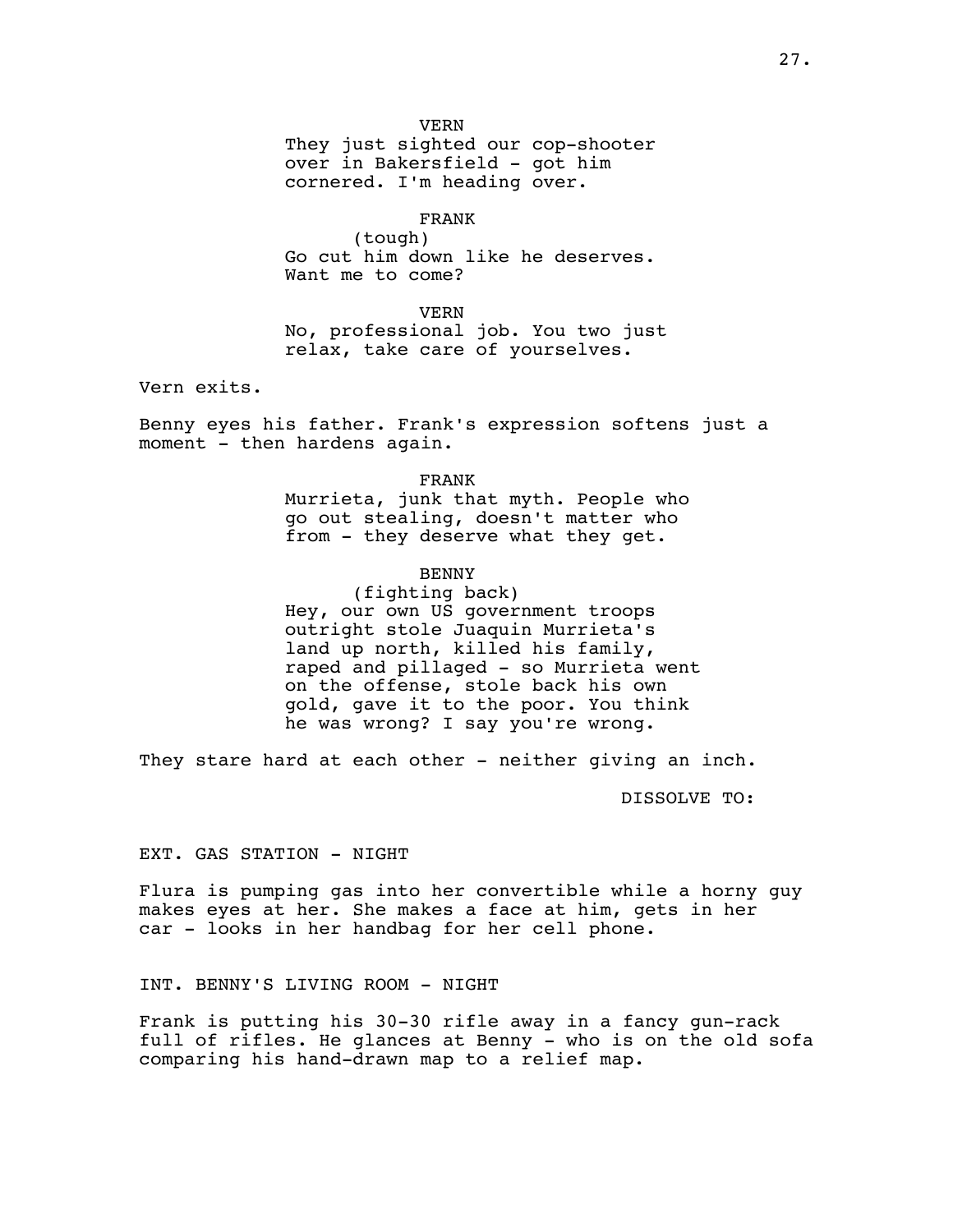(disdainful) So what you think, you'll follow that map Gramps drew you, go up Coyote Creek, find all that gold Murrieta supposedly left up there?

#### BENNY

I don't know what's up there but I respect Gramps - even if you don't.

### FRANK

History says Murrieta got himself killed way up in Sacramento in 1851 he never even got down this far. Dump that dumb map, wake up.

The phone rings. Frank goes to answer it.

Benny runs his finger along a dotted-line trail on a relief map of the Sespi wilderness - we see "Coyote Creek" written on the map where he's pointing.

Frank walks back toward Benny, holds out the phone for him speaks with his hand over the receiver.

> FRANK (cont'd) It's that dumb cleaning girl. What's she want with you this time of night?

Benny jumps up, nervously takes the phone, waits a moment until his father's gone into the next room - then speaks into the phone.

> BENNY (bashful) Uhm, Flura - hi. How ya doing after all, well, all that?

INT. HER CONVERTIBLE

FLURA Benny, I'm just goin' crazy.

BENNY Where's Rick?

FLURA Hell with Rick.

BENNY Listen - they found the shooter guy, way over in Bakersfield.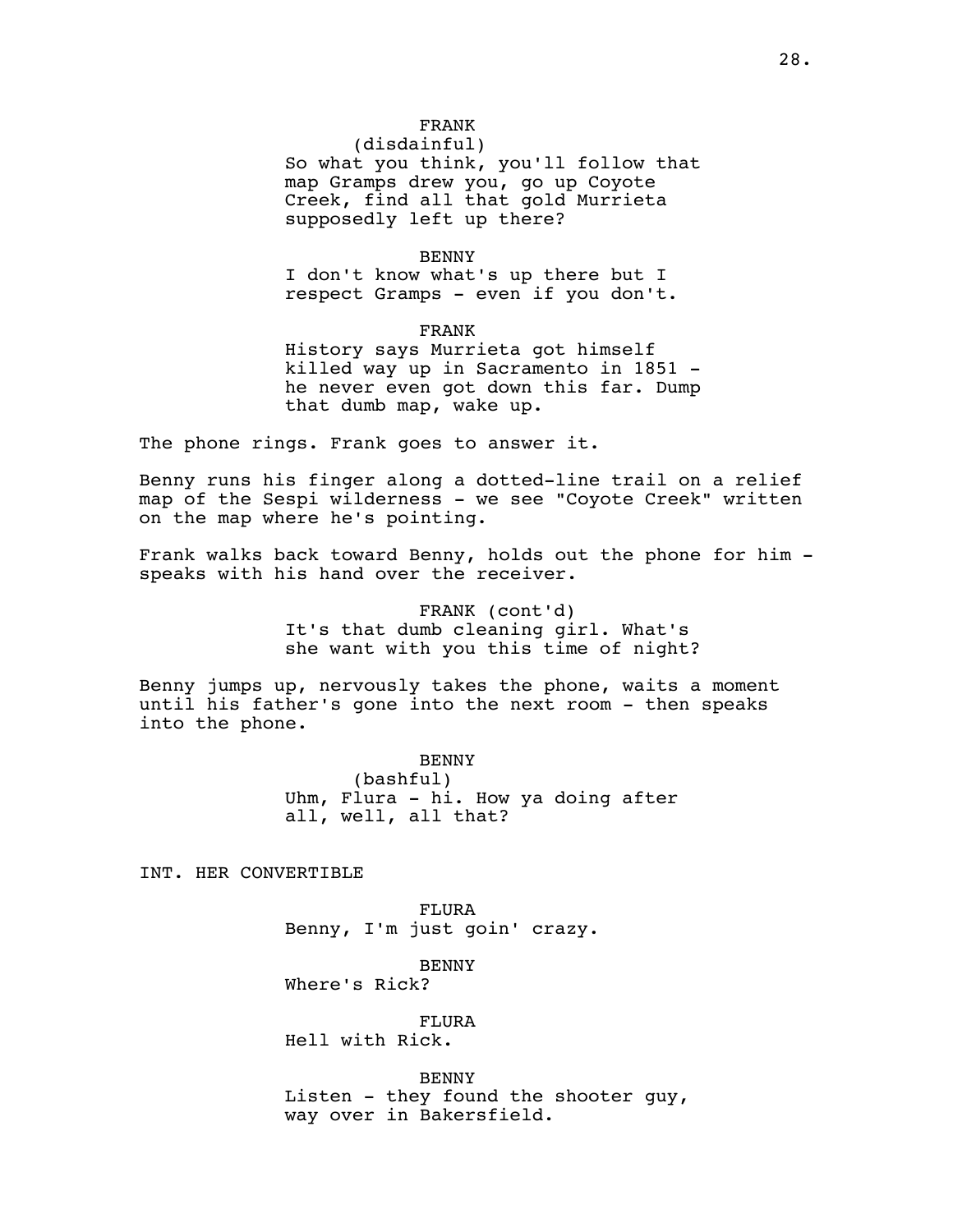FLURA

Caught him?

BENNY Maybe. Not quite. I don't know.

# FLURA

(shaky) Benny, I'm in a raw way. What about I come over, meet you at the barn. I'll park down below and walk up, your mean dad won't even know. I just gotta talk to somebody, somebody that's warm an' real inside.

# INT. LIVING ROOM

Benny is momentary mute. He glances nervously at the door his father walked through - then exhales tensely.

> BENNY Sure - alright. But you know my dad, you come up real quiet.

FLURA (V.O.) Ah, thanks - I'll love ya forever.

# INT. TELEVISION ROOM [CONTINUOUS]

Benny walks uncertainly into the room. Frank is watching a western. He's drinking but not drunk.

### BENNY

So anyway, if the shooter guy's been sighted in Bakersfield, I'm taking off early tomorrow morning like planned.

# FRANK

(exploding) Jeez Benny, this whole Injun-lover routine's getting on my damn nerves. Face it. Gramps is dead - it's all dead and gone. You and me, we got the discing and the rest to get done.

#### BENNY

No. You promised I get Spring Break off. I'm going down to the barn, get things ready.

Frank glares at him.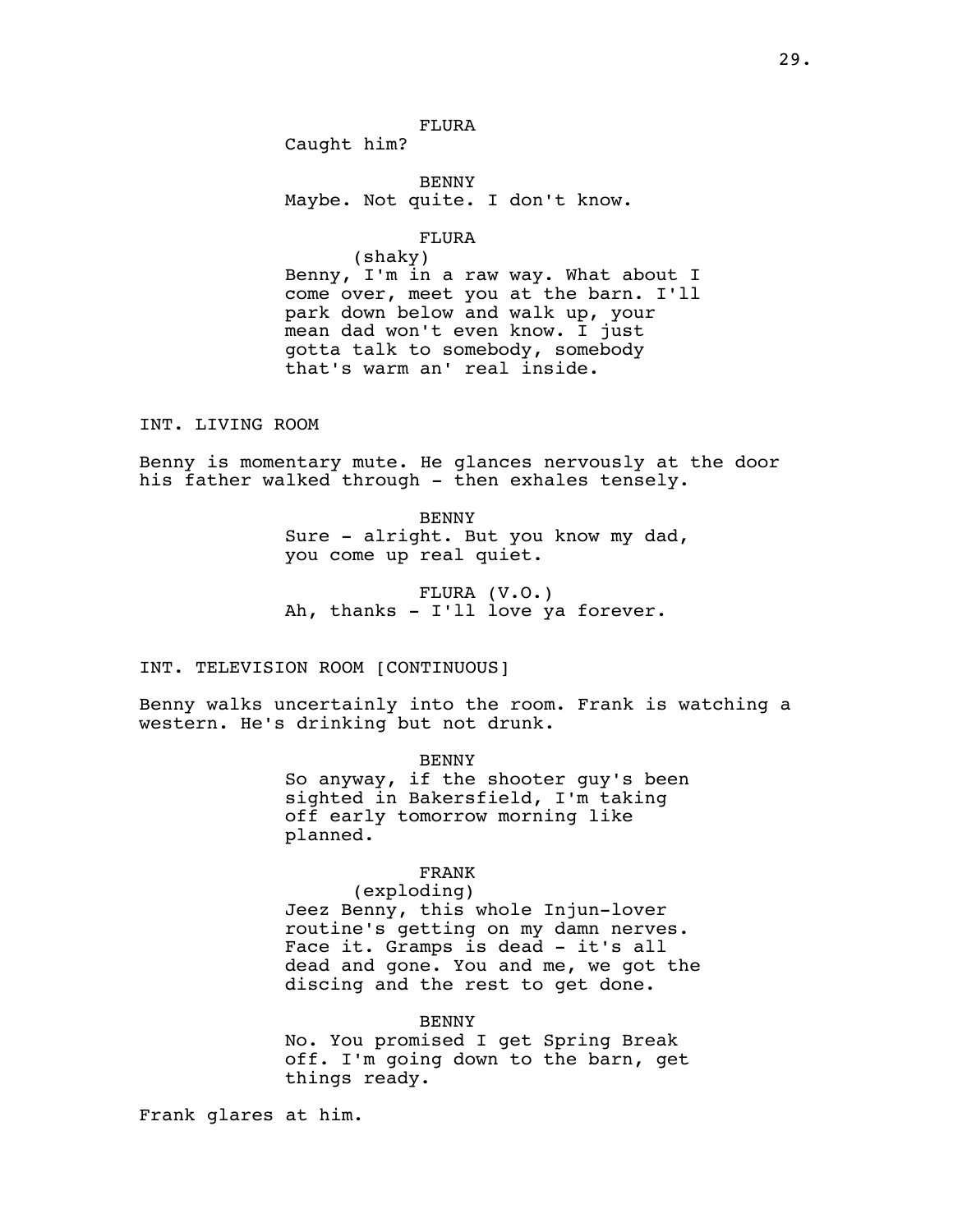Some partner you turn out to be.

EXT. BARN [CONTINUOUS]

As Benny comes walking from the house to the barn, there's a near-full moon already up.

Something CRACKS over in the distance - Benny reacts.

INT. BARN [CONTINUOUS]

Darkness. Benny flips on a lone light bulb hanging from the high open-beam roof - chickens squawk at the intrusion.

Benny checks out his supplies in his pack-horse bags - he nervously reacts at some animal noise.

Behind him, through a dirty barn window, someone is sneaking around outside - looking in the window. There's a PISTOL menacingly gripped in a hand -

The person suddenly makes a move, comes pushing in through the big barn door - Flura.

Benny stares at her standing there with the pistol.

FLURA Spooky outside.

She looks wild, dressed in a fancy blouse and long skirt.

BENNY What if Dad catches you here, this time of night?

FLURA You two, no females at all out here except that milk cow - you got life all distorted.

She walks closer, half-flirting to cover her insecurity. He looks at her sexy presence nervously - turns away from her when she comes over to him.

> FLURA (cont'd) Jeez, Benny, I'm not some monster, it's just plain old me. You gotta get over being so total shut down inside, open up to some feelings. Lucy's sitting at home pining away for ya.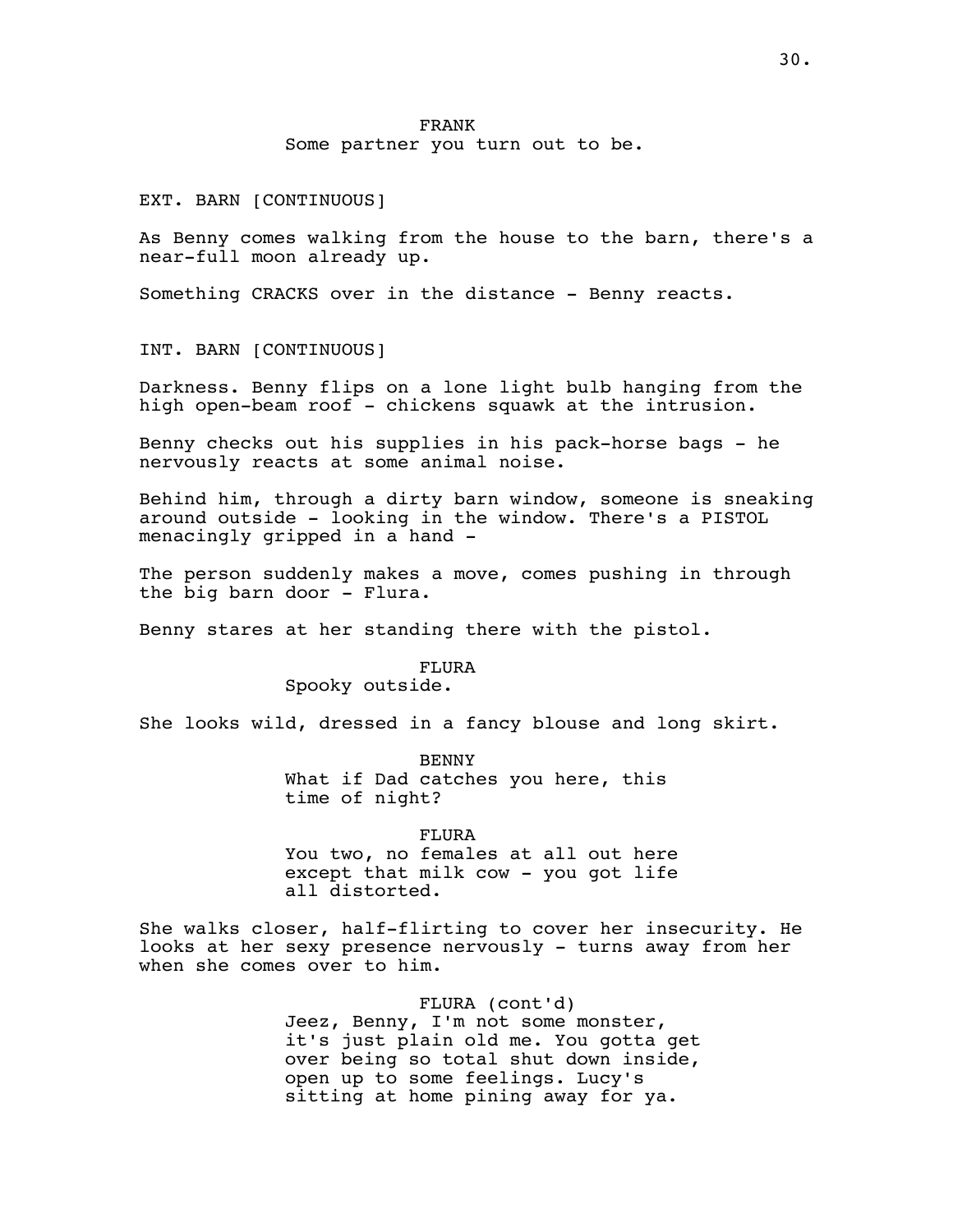We see the old Indian in the shadows, watching quietly.

Flura sits down beside Benny, reaches and touches his arm her voice softens.

> FLURA (cont'd) Come on, give in, Benny, let me come with you. I'm your pro camper.

> BENNY But I just couldn't - it wouldn't be right.

She looks at the pistol in her hand, cocks it.

# FLURA

(serious) I stay with Rickie one more night, he does that stuff to me one more time - I blow him away.

BENNY

(breathless) (beat) So - what's he do?

She grabs the hem of her dress and lifts it - exposing bruised thighs - then drops the hem.

FLURA

Honest, Benny, I'm at the end. I'm headed out forever, one way or the other -

BENNY (opening slightly) But we'd have to come back.

FLURA Not me - I'm off on one permanent vacation.

They're silent a moment, sitting close together. She gently leans her head on his shoulder, takes his hand in hers tenderly.

> FLURA (cont'd) You're such a healthy creature genuine human heart ... I just need to feel loved, Benny. I gotta find out, one way or another, if I'm still alive, way deep down inside.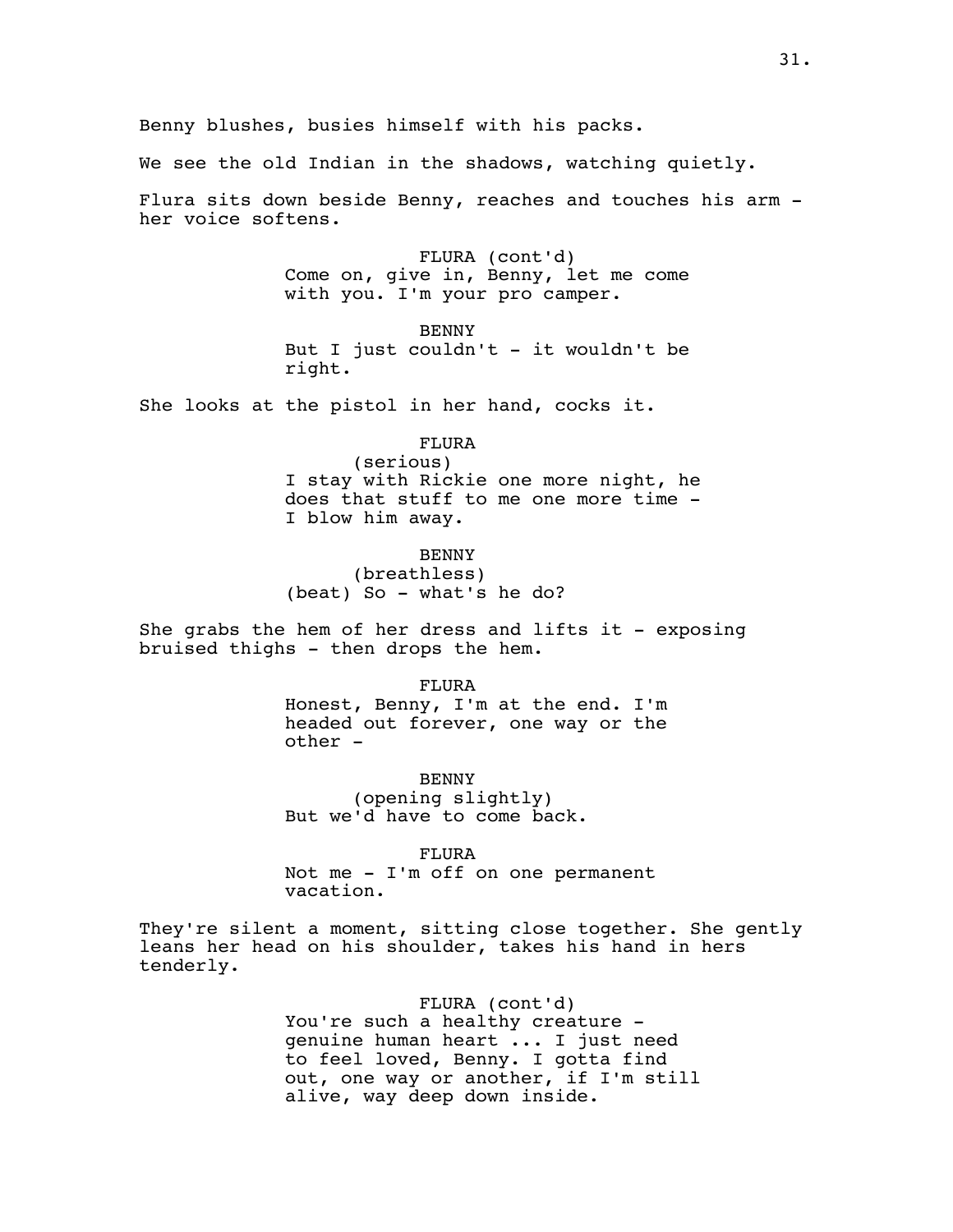Mistaking her closeness, her touching him, as sexual openness, Benny gives into his own awkward needs, touching and feeling her. Breaking the nervousness with action, Flura half-wrestles with him, being playful physically. They slip down onto the floor together - but she reacts when he starts to kiss her. FLURA (cont'd) Wait - no, not that - stop! She rolls on top, sits astride him - he sees that her blouse has come open. FLURA (cont'd) Please, no - I beg ya, Benny, be soft, don't go for me. (beat) Promise? Benny is flustered, nods. She relaxes, lays down at his side, in his arms - A moment of tenderness, even peace comes over them. FLURA (cont'd) (almost dreamy) Ah - I knew I could feel real, with you. Life's so simple when there's nothing dirty going on. You gotta see, deep-down I'm still a virgin, just like you. Suddenly the barn door BANGS OPEN - Frank stands there, rifle in hand. Lurid with anger, flush with alcohol, he thinks he's caught them in a full-blown sexual encounter. FRANK (dangerous voice) What we got here - little whore sneaking around the barn, fuckin' bitch in heat. Flura stands up, gasps, threatened - glances at Benny. FRANK (cont'd) Filthy hussy - I aught'a blow you away - married woman! Benny, on his feet fast, steps angrily toward his father - BENNY

You shut up!